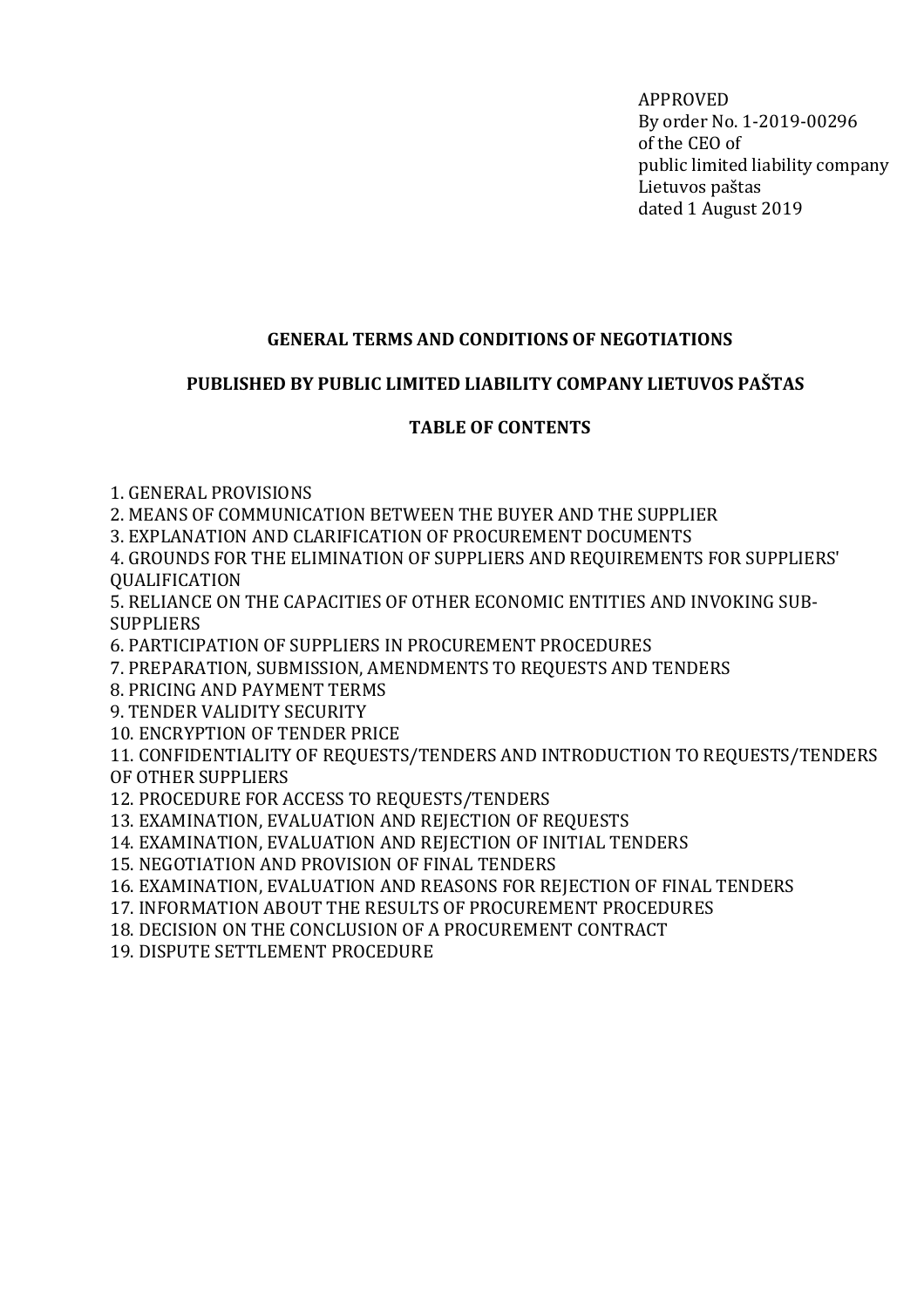#### 1. GENERAL PROVISIONS

1.1. Terms:

1.1.1. CPP IS – Central Public Procurement Information System as defined in Article 2 (4) of the Law on Public Procurement;

1.1.2. Participant – the supplier submitting the Tender;

1.1.3. European Single Procurement Document (hereinafter referred to as ESPD) – an actual declaration replacing the documents issued by the competent authorities and proving explicitly that the supplier and the entities whose capacity it relies upon meet the requirements set out in the procurement documents regarding the lack of grounds for the elimination of the supplier, qualifications and other requirements;

1.1.4. Final Tender – in accordance with the terms and conditions set by the Buyer and after the negotiations (all stages, if negotiations are carried out in several stages), the totality of the documents submitted by the Participant, including the documents submitted in the Initial Tender, except the conditions specified therein, which were changed during the negotiations and/or in the Final Tender;

1.1.5. Information System E-Account (hereinafter referred to as the E-Account) – a state information system for the preparation, submission and preservation of the accounts related to the execution of procurement contracts concluded in accordance with the Law on Procurement, for the procurement of goods, services and works, as well as information about the submitted invoice payment;

1.1.6. Candidate – a supplier, invited in writing to submit a tender;

1.1.7. Qualitative selection – a procurement procedure as defined in Article 54 of the Law on Public Procurement;

1.1.8. Minimum Requirements for Procurement Documents (hereinafter referred to as Minimum Requirements) – the essential terms and conditions of the Procurement Documents which must be met by each Initial Tender and that cannot be negotiated. The Minimum Requirements are specified in the Special Terms and Conditions;

1.1.9. Request (hereinafter referred to as the Request) – the totality of the supplier's written documentation and data indicating the wish to participate in the procurement;

1.1.10. Tender (hereinafter referred to as the Tender) – a set of documents and data submitted by the supplier in writing in accordance with the conditions specified in the Buyer's procurement documents;

1.1.11. Buyer – public company Lietuvos paštas, company code 121215587, address: J. Jasinskio st. 16, 03500 Vilnius, telephone +370 700 55400, fax (+370 5) 216 3204;

1.1.12. Procurement Documents (hereinafter referred to as Procurement Documents) – documents provided or indicated by the Buyer describing or identifying the elements of the Procurement or its procedure. Procurement documents include:

1.1.12.1. procurement notice;

1.1.12.2. General Terms and Conditions;

1.1.12.3. Special Terms and Conditions (with annexes);

1.1.12.4. explanations (revisions) of Procurement Documents, as well as answers to the questions from suppliers (if there is any);

1.1.12.5. other information provided by the means of CPP IS;

1.1.13. Procurement Contract (hereinafter referred to as the Procurement Contract) – a written document drawn up between the winning Participant and the Buyer (if a Preliminary Agreement is concluded – the main Procurement Contract which is concluded on the basis of the Preliminary Agreement) regarding the object of the Procurement;

1.1.14. Law on Procurement – law on procurement carried out by contracting authorities that operate in water management, energy, transport or postal services sectors of the Republic of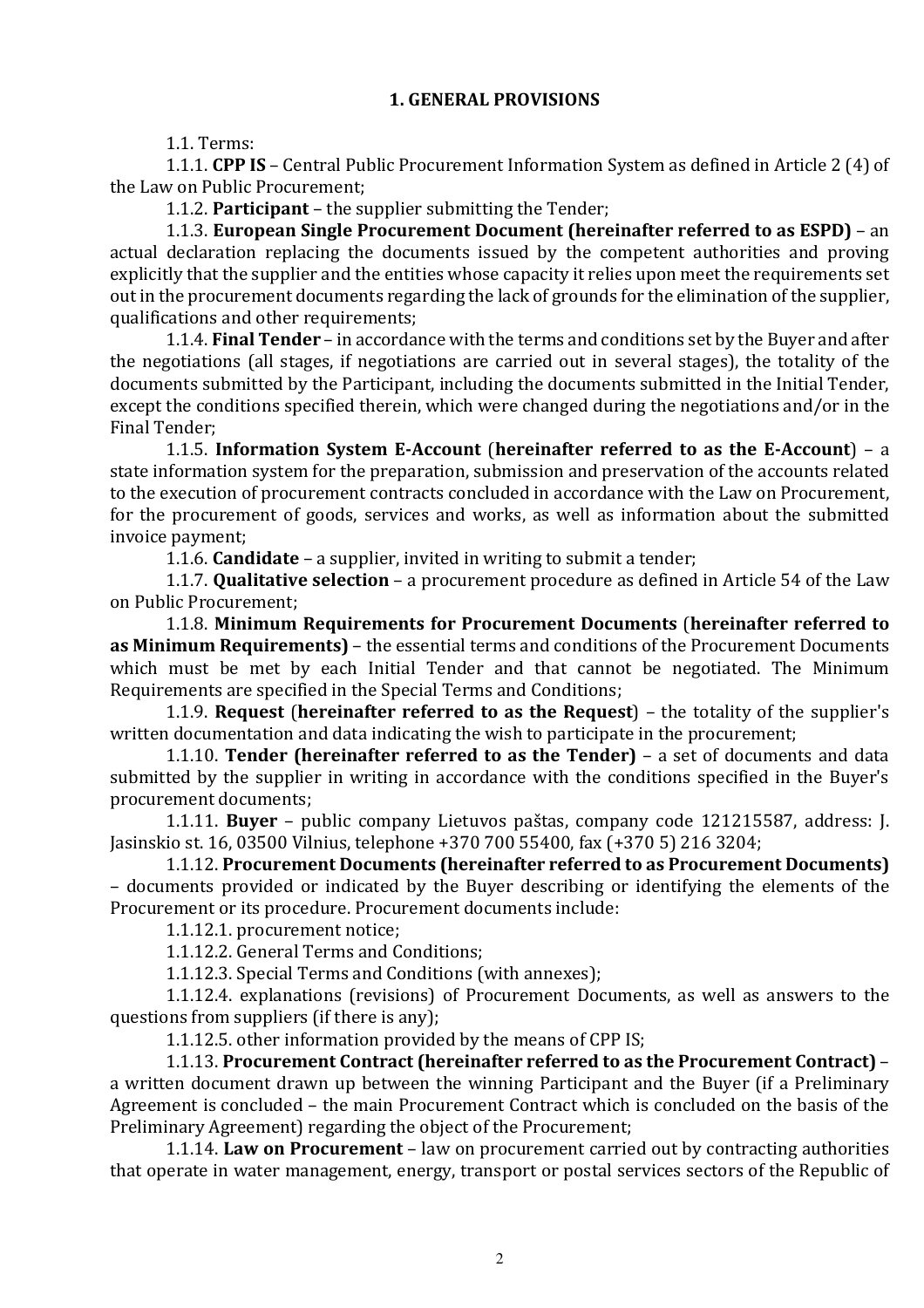Lithuania (version effective from the entry into force, if the law does not provide for a different application);

1.1.15. Initial Tender – the totality of the initial documents submitted by the Participant according to the terms and conditions established by the Buyer (the clarifications and/or additions made by the Participant are considered as an integral part of the Initial Tender);

1.1.16. Preliminary Agreement – an agreement concluded between the Buyer and one or more suppliers, the purpose of which is to determine the conditions, including the price and, where applicable, the estimated quantity applicable to the Procurement Contract that will be concluded within a specified time period;

1.1.17. General Terms and Conditions for the Published Negotiations (hereafter referred to as the General Terms and Conditions) – these general terms and conditions of procurement, which describe the procedures for the submission of Requests/Tenders, examination and evaluation of the Requests/Tenders. General Terms and Conditions are the same and unchanged for all international and simplified procurement cases conducted through published negotiations. What procurement (international or simplified) is conducted in a particular case, see Special Terms and Conditions;

1.1.18. Special Terms and Conditions for the Published Negotiations (hereinafter referred to as Special Terms and Conditions) – special conditions for the procurement, specifying the subject matter and requirements of the procurement, the grounds for eliminating suppliers, qualification and other requirements of suppliers, requirements for submission of Requests/ Tenders, other terms of procurement, changing the procurement procedures described in the General Terms and Conditions. The Special Terms and Conditions depend on the subject of the Procurement and are subject to change in the case of a specific procurement;

1.1.19. Interested participant – a Participant other than the Participant who has been finally removed from the procurement procedure, that is, it has been informed of the rejection of the Tender, and the elimination of which due to the expiry of the appeal period cannot be disputed or the validity of the elimination is valid;

1.1.20. Interested Candidate – the Candidate whom the Buyer has not notified about the rejection of its Request prior to sending the notification of the decision to determine the winning Tender to the Participants concerned;

1.1.21. Supplier (hereinafter referred to as the Supplier) – an economic entity – a natural person, a private or public legal entity, another organization and its subdivision or a group of such persons, including temporary associations of economic entities which offer on the market the works, supplies or services required for the procurement object;

1.1.22. Law on Public Procurement – Law on Public Procurement of the Republic of Lithuania (the version effective from the entry into force, if the law does not provide for a different application);

1.1.23. In the General Terms and Conditions, the word "contract", "procurement contract" in any form, refers to a procurement contract or a preliminary agreement, depending on the type of contract stipulated in the Special Terms and Conditions;

1.1.24. If the Special Terms and Conditions indicate that the procurement procedure is performed for the purpose of concluding a Preliminary Agreement and this agreement may be concluded with several suppliers, the terms "winner", "winning Tender", etc., in the General and Special Terms and Conditions should be understood in the plural form.

1.2. The Buyer will assume that all suppliers who submit Requests/Tenders are familiar with the General Terms and Conditions. It is recommended for each supplier participating in the procurement to check if the General Terms and Conditions have not changed with which the supplier is familiar (the date of the revision is indicated in the General Terms and Conditions heading). In case of discrepancies or contradictions between these General Terms and Conditions and the Special Terms and Conditions, the provisions of the Special Terms and Conditions are applied.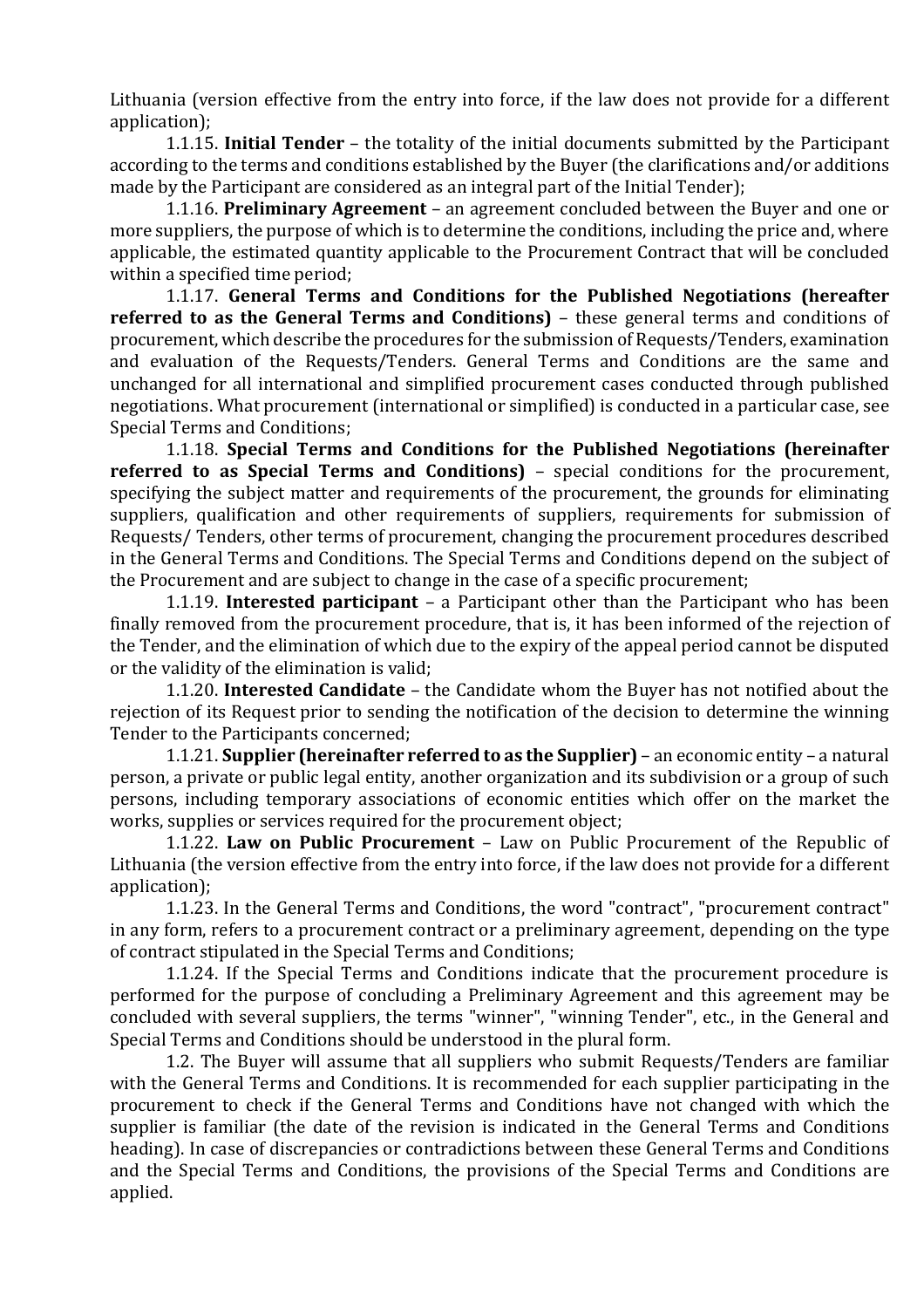1.3. The Procurement is executed in accordance with these Procurement Documents, the Law on Procurement, the Civil Code of the Republic of Lithuania (hereinafter referred to as the Civil Code), and other legal acts regulating public procurement.

1.4. The general terms used are defined in the Law on Procurement. If the Procurement is carried out in accordance with the Law on Procurement, and does not define the required term and/or procedure, the relevant provision of the Law on Public Procurement is applied.

1.6. Procurement is carried out in compliance with the principles of equality, nondiscrimination, transparency, mutual recognition, proportionality, and confidentiality and impartiality. When deciding on Procurement Documents, the principle of rationality is followed.

1.7. By participating in the Procurement the supplier confirms and guarantees that it and its sub-suppliers (if applicable) are not and will not be the entities subject to international sanctions with reference to the fact that the laws of the Republic of Lithuania provide for direct prohibition to conclude contracts which execution condraticts to international sanctions implemented in the Republic of Lithuania. The supplier declares that it is not registered, has no branch, contracts, activity or does not plan any activity with the country which is subject to international sanctions, has no relations with any natural person or legal entity, registered, domiciled or with a branch in the country for which the international sanctions are applied and implemented. The supplier ensures that goods and/or services provided do not/will not originate from the territories and/or persons or companies which are subject to international sanctions. These terms are applicable throught the duration of the Procurement execution and (if applicable) the validity of the Contract concluded with the supplier (the supplier with its sub-supplier (s)). When entering into contracts with the sub-suppliers the supplier undertakes to stipulate the requirement to follow these provisions. The violation and/or non-observance of the requirements stated in this clause shall entitle the Buyer to reject the supplier's tender, not to conlude a contract and/or terminate any or all contracts with the supplier without the payment of any penalties, indemnification or payment of any compensation or refund to the supplier and/or its sub-supplier, it may also cancel any or all orders and (or) suspend in whole or in part, as well as abolish any contracts with the supplier.

1.8. Procurement notice is published in accordance with the Law on Procurement. Procurement is carried out using CPP IS means available at the following web address: https://pirkimai.eviesiejipirkimai.lt. Only registered suppliers of CPP IS can participate in the Procurement.

1.9. Regular indicative announcement and announcement of a qualification assessment system were not published for this procurement. The announcement of voluntary ex ante transparency is not published.

1.10. Observers are not invited to attend meetings of the procurement commission (hereinafter referred to as the Commission) unless otherwise specified in the Special Terms and Conditions.

1.11. The Buyer, at any time before the conclusion of the Procurement Contract, has the right to cancel the Procurement procedures if circumstances arise that could not be foreseen.

1.12. Costs related to participation in this Procurement are not reimbursed to suppliers.

1.13. The Buyer does not tolerate any form of corruption, in the relations with its patners the Buyer follows the principals of transparency and anti-corruption, the procedures of the procurement and sales are executed in the most fair and transparent manner.

#### 2. MEANS OF COMMUNICATION BETWEEN THE BUYER AND THE SUPPLIER

2.1. Procurement Documents, their explanations and revisions, as well as replies to suppliers' questions, are published in CPP IS. Any information, explanations of Procurement Documents, notices or other correspondence between the Buyer and the supplier is carried out only by means of CPP IS correspondence except for exceptional cases referred to in Article 34 of the Law on Procurement Buyer notices will be received by suppliers that joined the Procurement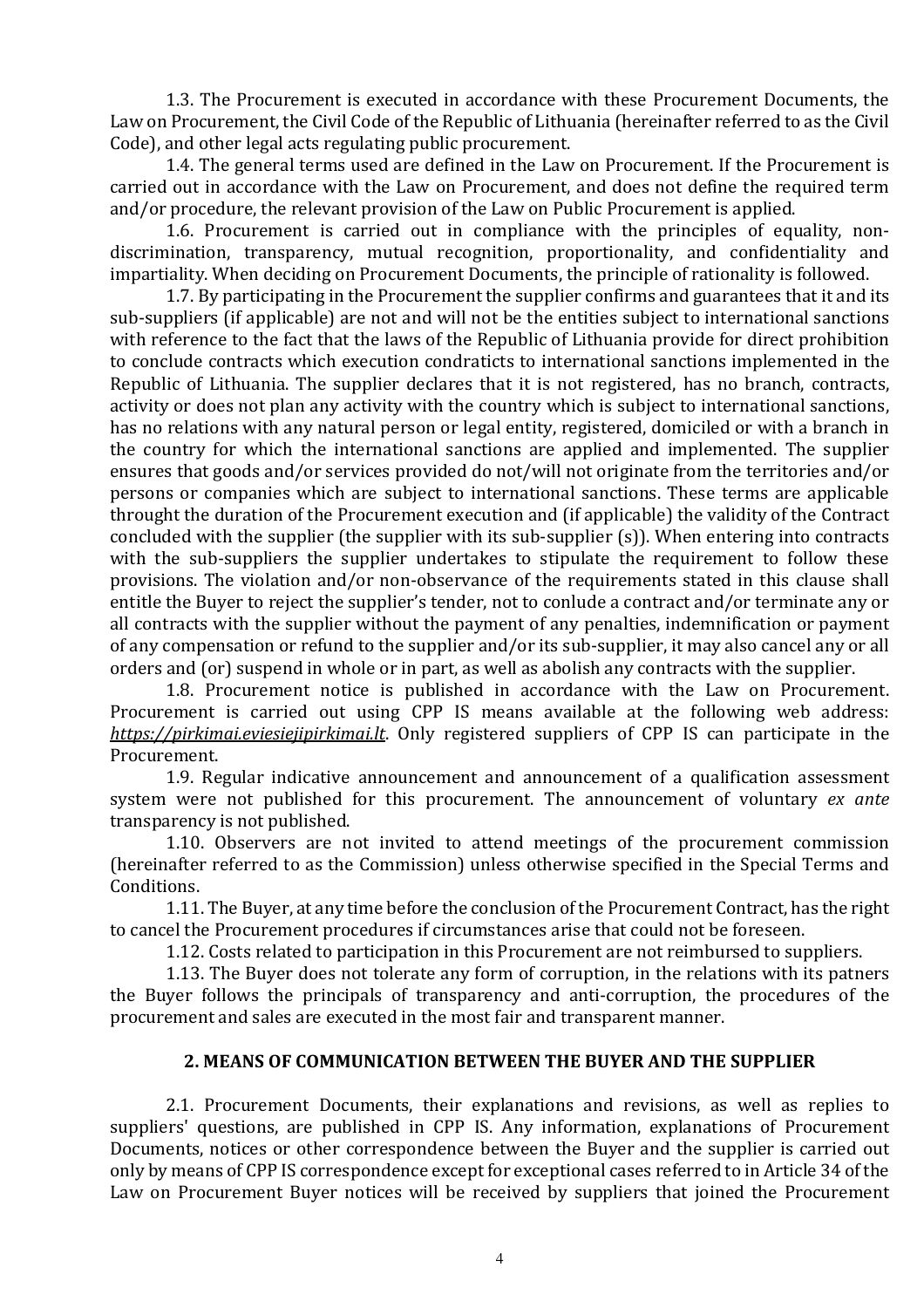(notices will be received by the supplier's CPP IS user that clicked "Accept an invitation". Other CPP IS users of the supplier will receive notices if they are included in this Procurement by the supplier's Tender window menu line "Assign User Rights").

2.2. Buyer has the right to change the dates of the Procurement procedures. Suppliers should carefully monitor the CPP IS's explanations and additions to Procurement Documents.

2.3. After having missed the deadlines for the submission of Requests/Tenders, specified in the Procurement Documents or during the correspondence indicated by the Buyer, the suppliers lose the right to participate in further Procurement procedures.

2.4. Buyer does not reimburse and is not liable for the costs incurred by the supplier in preparing the Request/Tender and participating in the Procurement.

2.5. The authorized employee of the Buyer responsible for communication with suppliers and reception of notices related to the Procurement procedures from them, and responsible for execution of the Procurement Contract from the Buyer's side, and for the publication of the Procurement Contract and its amendments in accordance with the procedure specified in the Special Terms and Conditions.

## 3. EXPLANATION AND CLARIFICATION OF PROCUREMENT DOCUMENTS

3.1. Procurement Documents can be explained, revised by the supplier's initiative, by contacting the Buyer only by means of CPP IS correspondence. Suppliers should be proactive in asking questions or requesting explanations regarding the Procurement Documents as soon as they are analysed, taking into account the fact that after the closing date for the submission of Requests/ Tenders, the Procurement Documents cannot be amended/revised.

|                                                                                                                                                                                                | In case of international<br><b>Procurement</b>                                                                   | In case of simplified<br><b>Procurement</b>                                                                    |
|------------------------------------------------------------------------------------------------------------------------------------------------------------------------------------------------|------------------------------------------------------------------------------------------------------------------|----------------------------------------------------------------------------------------------------------------|
|                                                                                                                                                                                                | (in order to clarify what<br>kind of Procurement is<br>conducted, see Special<br>Terms and Conditions)           | (in order to clarify what)<br>kind of Procurement is<br>conducted, see Special<br>Terms and Conditions)        |
| When the<br>supplier submits a<br>clarify/revise<br>the<br>to<br>request<br>of the Procurement<br>provisions<br>related<br>the<br>Documents<br>to.<br>submission of Requests                   | 10<br>(ten)<br>calendar<br>days<br>before<br>the deadline<br>for<br>submission of Requests                       | 6 (six) calendar days before<br>the deadline for submission<br>of Requests                                     |
| supplier submits a<br>When the<br>clarify/revise<br>the<br>to<br>request<br>of the Procurement<br>provisions<br>related<br>the<br><b>Documents</b><br>to.<br>submission of the Initial Tenders | 8<br>(eight)<br>calendar<br>days<br>before the deadline<br>for<br>submitting<br>the<br>Initial<br><b>Tenders</b> | 5<br>(five)<br>calendar<br>days<br>before<br>the<br>deadline<br>for<br>the<br>submitting<br>Initial<br>Tenders |

3.2 Any request from suppliers to clarify/revise the Procurement Documents must be submitted no later than:

3.3. Before the term for the submission of Requests/Tenders, the Buyer has the right to clarify (revise) the Procurement Documents on its own initiative. In response to any request submitted by the supplier for clarification of the Procurement Documents, or by clarifying, revising the Procurement Documents on its own initiative, the Buyer has to publish clarifications, revisions by the CPP IS and send them to all suppliers who signed up for this Procurement via CPP IS correspondence no later than: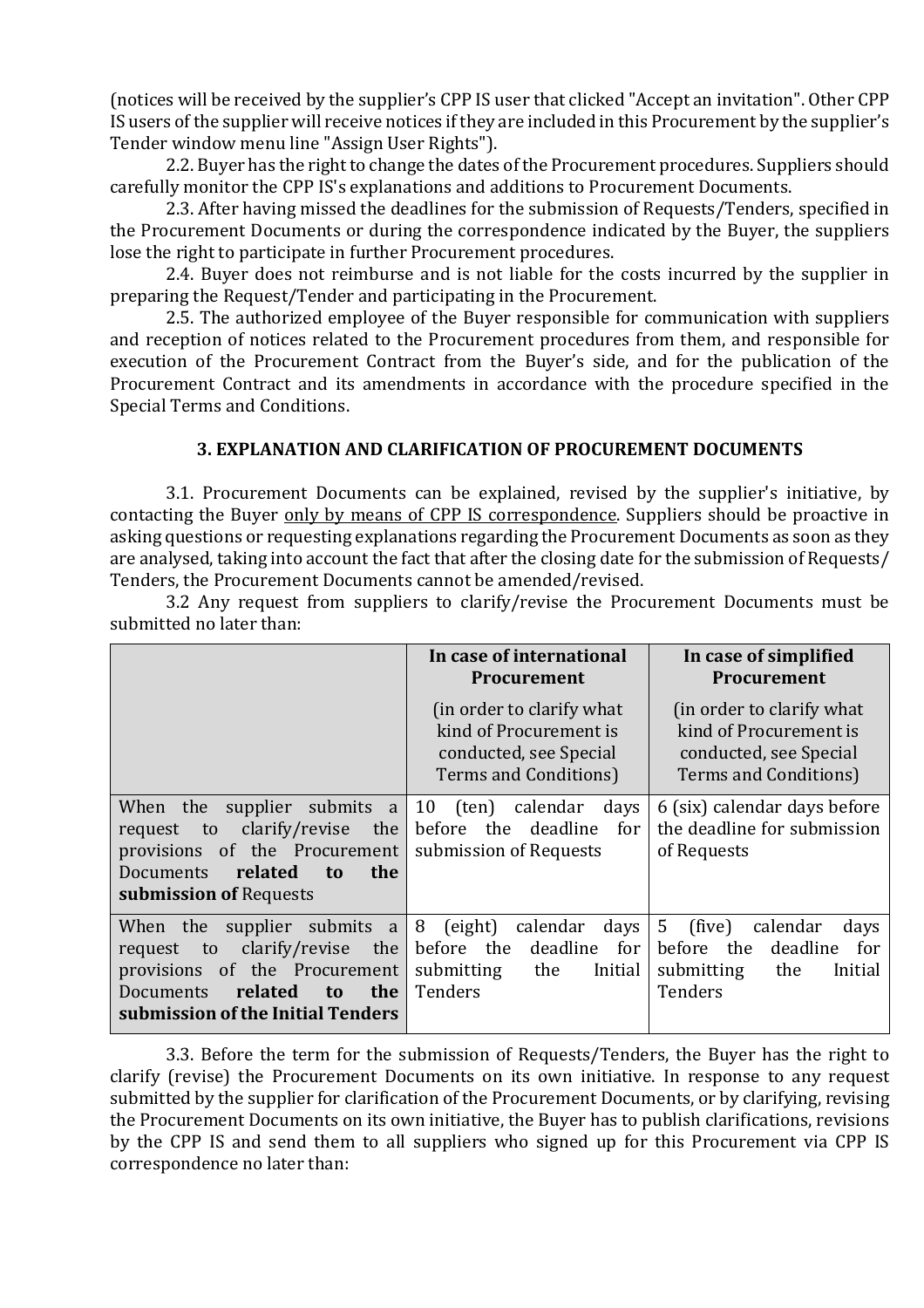|                                                                                                                                                           | In case of international<br><b>Procurement</b>                                                          | In case of simplified<br>Procurement                                                                        |
|-----------------------------------------------------------------------------------------------------------------------------------------------------------|---------------------------------------------------------------------------------------------------------|-------------------------------------------------------------------------------------------------------------|
|                                                                                                                                                           | (in order to clarify what)<br>kind of Procurement is<br>conducted, see Special<br>Terms and Conditions) | (in order to clarify what)<br>kind of Procurement is<br>conducted, see Special<br>Terms and Conditions)     |
| When<br>clarifying/revising<br>the<br>provisions of the Procurement<br>related<br>Documents<br>the<br>t <sub>0</sub><br>submission of Requests            | 6 (six) calendar days before<br>the deadline for submission<br>of Requests                              | calendar<br>4<br>(four)<br>days<br>before the deadline<br>for<br>submission of Requests                     |
| clarifying<br>/revising<br>the<br>When<br>provisions of the Procurement<br>related<br>the<br><b>Documents</b><br>to.<br>submission of the Initial Tenders | 6 (six) calendar days before<br>the deadline for submitting<br>the Initial Tenders                      | (four)<br>calendar<br>4<br>days<br>deadline<br>before the<br>for<br>submitting<br>the<br>Initial<br>Tenders |

3.4. If in the case provided for in Article 74 (3) of the Law on Procurement shorter deadlines for submission of Requests apply (see Section 8 of the Special Terms and Conditions) and/or the deadlines for submission of Initial Tenders agreed upon between the Buyer and the suppliers are shorter than those stipulated in Article 74 (4) of the Law on Procurement, the request to clarify/revise the Procurement Documents must be submitted and the Procurement Documents must be clarified/revised within the deadlines specified in Section 8 of the Special Terms and Conditions.

3.5. In the event that the published information is updated, the Buyer publishes the correction notice and if necessary (significant changes to the Procurement Documents have been made, i.e. clarification/revision has a significant impact on the preparation of the Requests/Tenders), extends the term for submission of Requests/Tenders for a reasonable period of time during which the suppliers could, when making Requests/Tenders, take the revisions into account. If the Buyer clarifies (revises) the Procurement Documents and cannot submit the clarifications (revisions) of the Procurement Documents in such a way that all suppliers receive them no later than by terms specified in Clause 3.3 of this Section (except for cases provided for in Clause 3.4 of the Section and cases when the Procurement Documents are revised due to the term for submission of Requests/Tenders), the Buyer postpones the term for submission of Requests/Tenders for a period during which the suppliers could take into account the following clarifications (revisions) when preparing Requests/Tenders. Notices about the term for submission of Requests/Tenders are also announced by CPP IS and sent to interested suppliers. Buyer is not required to extend the term when additional information was not requested in due time.

3.6. Buyer, clarifying or revising the Procurement Documents by means of CPP IS, does not specify the supplier who submitted the question.

3.7. Buyer will not make any appointments with suppliers regarding clarifications of the Procurement Documents, unless the Special Terms and Conditions specify otherwise.

### 4. GROUNDS FOR THE ELIMINATION OF SUPPLIERS AND REQUIREMENTS FOR SUPPLIERS' QUALIFICATION

4.1. Supplier (also all members of the suppliers' group if the Tender is submitted by the suppliers' group) and the economic entities whose capacity is based on by the supplier participating in the Procurement must meet the requirements for the absence of the grounds for elimination set out in Annex 5 to the Special Terms and Conditions.

4.2. Supplier intending to take part in the Procurement must confirm the absence of supplier elimination grounds and have sufficient experience and qualifications for the proper execution of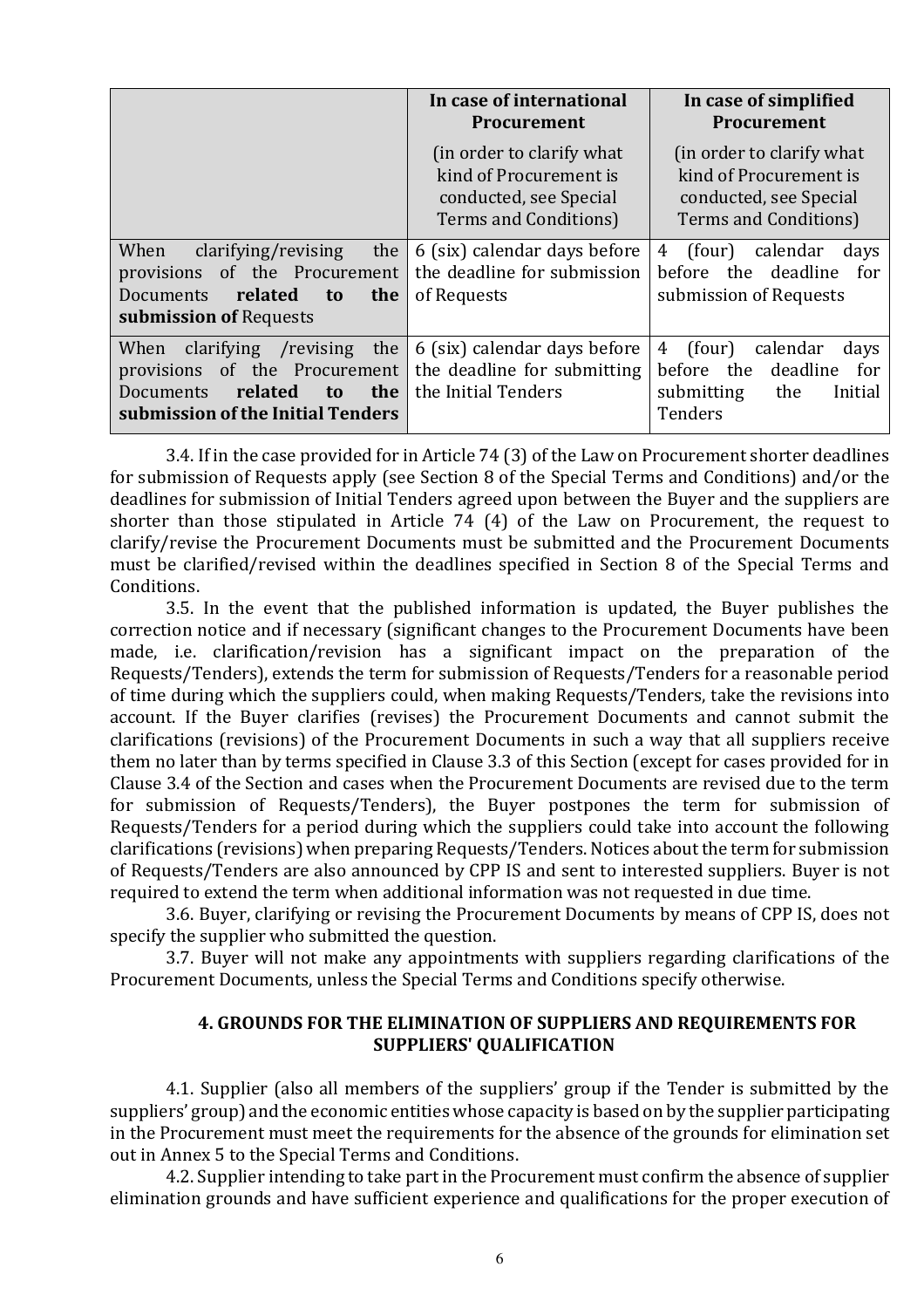the Procurement Contract and, if applicable, comply with the quality management system and/or environmental management system standards. Supplier participating in the Procurement must meet the qualification requirements specified in Annex 6 to the Special Terms and Conditions.

4.3. If the Special Terms and Conditions specifies that the Procurement object is divided into parts, the requirements indicated in Clauses 4.1 and 4.2 of this Section are applicable to all parts of the Procurement object, unless otherwise specified in the Special Terms and Conditions.

4.4. The supplier, at the time of submitting a Request must also submit the ESPD, confirming that there is no reason to eliminate it from the Procurement due to elimination grounds listed in Annex 5 to the Special Terms and Conditions and that the supplier meets the qualification requirements specified in Annex 6 to the Special Terms and Conditions.

4.5. The ESPD form is provided in Annex 4 to the Special Terms and Conditions (ESPD is completed by uploading it to the website https://ebvpd.eviesiejipirkimai.lt/espd-web/ and after completing and downloading it, is submitted by the supplier with the Tender)1.

4.6. If a joint Request is submitted by a group of suppliers operating under a joint venture (partnership) agreement, the supplier must, together with the Request, submit the ESPD for each member of the suppliers' group separately.

4.7. If the supplier has indicated in the Request that it **intends to use sub-suppliers or** other entities whose capacity is based on  $2$ , the supplier must also provide the ESPD of these entities in the Request together with the supplier's ESPD. If the supplier uses experts (natural persons) who are intended to be employed at the supplier's company in the event of a winning of Procurement and conclusion of the Procurement Contract, the ESPD of such experts (natural persons) is not required.

4.8. Buyer does not check the absence of the grounds for elimination and compliance with the qualification requirements for sub-suppliers, the capacity of which the supplier does not rely on.

4.9. Buyer eliminates the supplier from the Procurement procedure at any stage of the Procurement procedure if it turns out that due to its actions or omission before or during the Procurement procedure it meets at least one of the grounds for elimination set out in Annex 5 to the Special Terms and Conditions.

4.10. If the supplier does not meet the requirements specified in Clauses 1.1, 1.3–1.9 of the Annex 5 to the Special Terms and Conditions, the Buyer does not eliminate it from the Procurement procedure when both of these conditions are met:

> 1) supplier has provided the Buyer with information about the fact that it has taken the following measures:

a) voluntarily paid or undertook to pay compensation for damage caused by an offense or violation, specified in Clauses 1.1, 1.3–1.9 of the Annex 5 to the Special Terms and Conditions (if applicable);

(b) collaborated, actively assisted or took other measures to investigate, clarify the offense or violation (if applicable);

(c) has taken technical, organizational and personnel management measures to prevent further offenses or violations.

2) Buyer has assessed the information provided by the supplier pursuant to Clause 4.10 (1) of this Section and has taken a reasoned decision on the adequacy of the measures taken by the supplier in order to prove its credibility. The adequacy of these measures is assessed in the light of the seriousness of the offense or violation and the circumstances. Buyer shall provide the supplier with a reasoned decision in

 $\overline{a}$ 

<sup>&</sup>lt;sup>1</sup> ESPD completion recommendations http://vpt.lrv.lt/lt/naujienos/ebvpd-pildymo-rekomendacijos.

<sup>&</sup>lt;sup>2</sup>Supplier may rely on the capacity of the economic entity to meet the requirement for a special permit or a requirement to be a member of certain organizations, financial, economic, technical and/or professional capacity (if such requirements are raised) (Article 62 (1) of the Law on Procurement).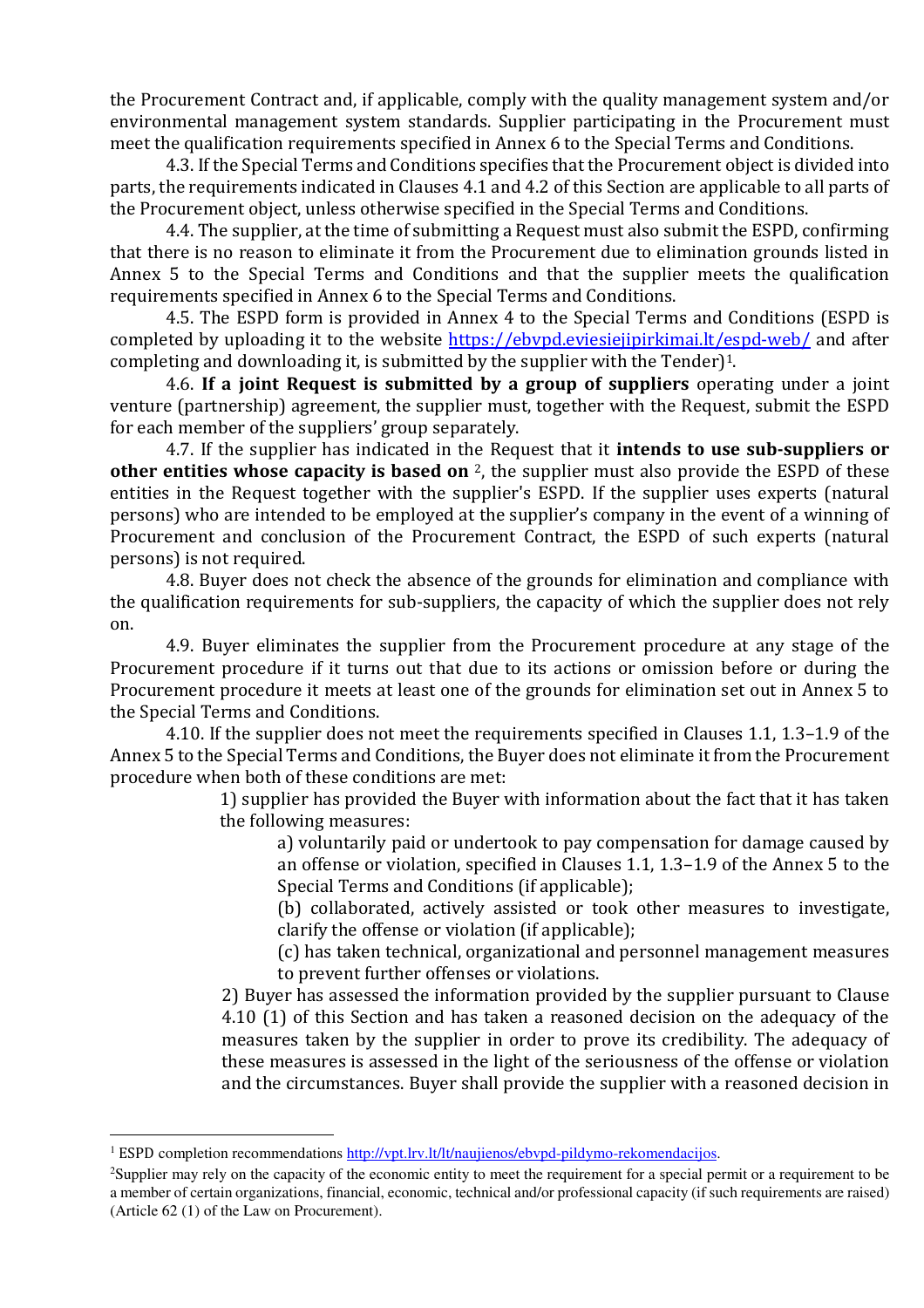writing not later than within 10 days from receipt of the supplier's information specified in Clause 4.10 (1) of this Section.

4.11. The ESPD must be provided by all suppliers involved in the Procurement, while relevant documents confirming the information provided by the ESPD (regarding the absence of grounds for elimination and compliance with qualification requirements), the Buyer will require only from the supplier whose Tender based on the assessment results can be recognized as a winner (if it is not specified in Section 3 of the Special Terms and Conditions that these documents must also be submitted by all suppliers along with the Tender. These documents will have to be submitted within a reasonable term set by the Buyer (the supplier will have to submit digital copies of requested documents in electronic form via CPP IS correspondence means). Buyer reserves the right to request original copies of digital documents submitted.

4.12. If the supplier, whose Tender can be recognized as the winner, at the request of the Buyer will provide all documents proving the absence of grounds for elimination and documents confirming the qualification proving the compliance of the supplier with the information provided within the ESPD, the absence of other suppliers' grounds for elimination and documents confirming qualification will not be verified. However, the Buyer has the right at any time during the Procurement procedure to ask suppliers to provide all or part of the documents in accordance with the ESPD, confirming the absence of the grounds for their elimination and/or compliance with the qualification requirements and, if applicable, the quality management system and/or environmental management system standards if this is necessary to ensure the proper conduct of the Procurement procedure.

4.13. Buyer does not require the supplier to provide documentation confirming the absence of the grounds for its elimination and/or the compliance with the qualification requirements and, if applicable, the quality management system/environmental management system standards, if it:

> 4.13.1. has access to these documents or information directly and free of charge by connecting to the national database in any Member State or through the use of CPP IS means;

4.13.2. these documents already come from previous Procurement procedures.

4.14. The absence of the grounds for the elimination of foreign suppliers, the documents certifying the qualification requirements are legalized in accordance with the Procedure for the Legalization and Approval of Documents (Apostille), approved by the Government of the Republic of Lithuania in Resolution No. 1079 dated 30 October 2006, and the Hague Convention of 5 October 1961 Abolishing the Requirement of Legalisation for Foreign Public Documents, unless the document is exempted from the legalization and/or approval mark (Apostille) in accordance with international treaties of the Republic of Lithuania or European Union legislation.

4.15. If the Tender documents are required and the supplier cannot submit the documents referred to in Article 51 (2) of the Law on Public Procurement, because in a Member State or in the respective country such documents are not issued or documents issued in that country do not cover all questions raised in Articles 46 (1), Article 46 (3), Article 46 (6)(2) of the Law on Public Procurement (if similar questions are raised in the Procurement Documents), they may be replaced by a declaration of oath or an official supplier's declaration if the oath declaration is not used in the country. The official declaration must be certified by a competent legal or administrative institution, notary public or a competent professional or trade organization of the Member State or supplier's country of origin, or the country where the supplier is registered (digital copies of the documents are provided in electronic form).

4.16. If Annex 6 to the Special Terms and Conditions sets the requirements for suppliers for economic and financial capacity and the supplier cannot provide the required documents proving its financial and economic capacity for justified reasons, it has the right (with the consent of the Buyer that the reasons indicated by the supplier are justified) to submit other documents acceptable to the Buyer.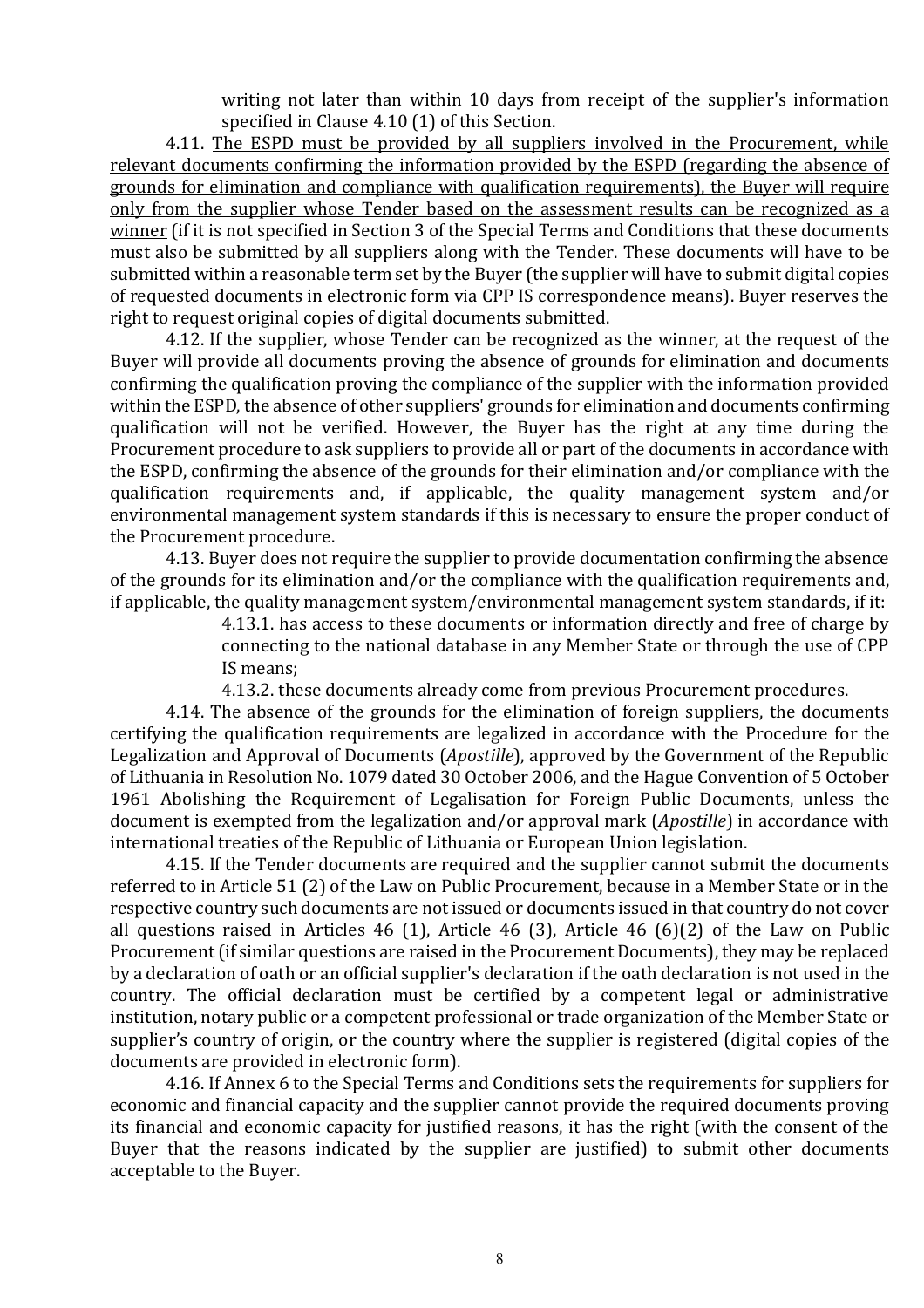4.17. If the supplier's qualification for the right to engage in the relevant activity has not been verified or inspected in all of its scope, the supplier commits to the Buyer that the Procurement Contract will be carried out only by persons having such right.

## 5. RELIANCE ON THE CAPACITIES OF OTHER ECONOMIC ENTITIES AND INVOKING SUB-SUPPLIERS

5.1. Supplier may rely on the capacity of the economic entity to meet the requirement for a special permit or to be a member of certain organizations, to meet the requirements of financial, economic, technical and/or professional capacity (if such requirements are raised), irrespective of the legal nature of the relationship with these economic entities (Law on Procurement Article 62  $(1)$ ).

5.2. Supplier may rely on the capacity of other economic entities to meet the requirements for education, professional qualifications and/or professional experience (if such requirements are specified in the Procurement Documents) only if the entities themselves provide services/perform works (depending on the object of the Procurement), which require their own capacity.

5.3. Under the conditions specified in Clauses 5.1 and 5.2 of this Section, the group of suppliers may rely on the capabilities of the group's participants or other economic entities.

5.4. If the supplier relies on the capacity of another economic entity, when submitting a Request, it must provide evidence to prove that the supplier's economic resources will be available throughout the period of performance of the contractual obligations. Such evidences may include an economic entity's obligation (declaration) that it will have the necessary resources, contract with the supplier, letters of intent, or other equivalent documents confirming that after the Procurement has been won, the resources of other economic entities will be available to the supplier during the performance of the Procurement Contract (a scanned document in digital form is provided).

5.5. If the supplier relies on the capacity of other economic entities, considering the requirements of economic and financial capacity specified in the Procurement Documents, the supplier and the economic entities whose capacity is relied upon must assume joint and several liability for the fulfilment of the Procurement Contract (unless otherwise specified in Section 3 of the Special Terms and Conditions).

5.6. Buyer does not require the supplier and the economic entities whose capacity is relied upon to obtain a certain legal form in case of their tender to be recognised as a winner and a receipt of proposal to conclude the Procurement contract.

5.7. By completing the Request form provided for in Annex 1 to the Special Terms and Conditions, the supplier must specify:

5.7.1. economic entities whose capacity is relied upon by the supplier in order to meet the requirements of financial, economic, technical and/or professional capacity (if such requirements are raised). These entities also include experts who, in the event of a Procurement win and a conclusion of Procurement Contract, will be recruited by the supplier;

5.7.2. to which part of the Procurement Contract and which subcontractors, if they are known, it intends to invoke. The supplier is not obliged to indicate in the Request what subcontractors it will use for the execution of the Procurement Contract and will be able to provide this information if the winner is determined and a Contract will be concluded with it. Subcontractors are not considered to be economic entities whose capacity is relied on by the supplier, if they only perform contractual obligations of the supplier and the supplier does not rely on their capacity to meet the requirements of financial, economic, technical and/or professional capacity (if such requirements are raised).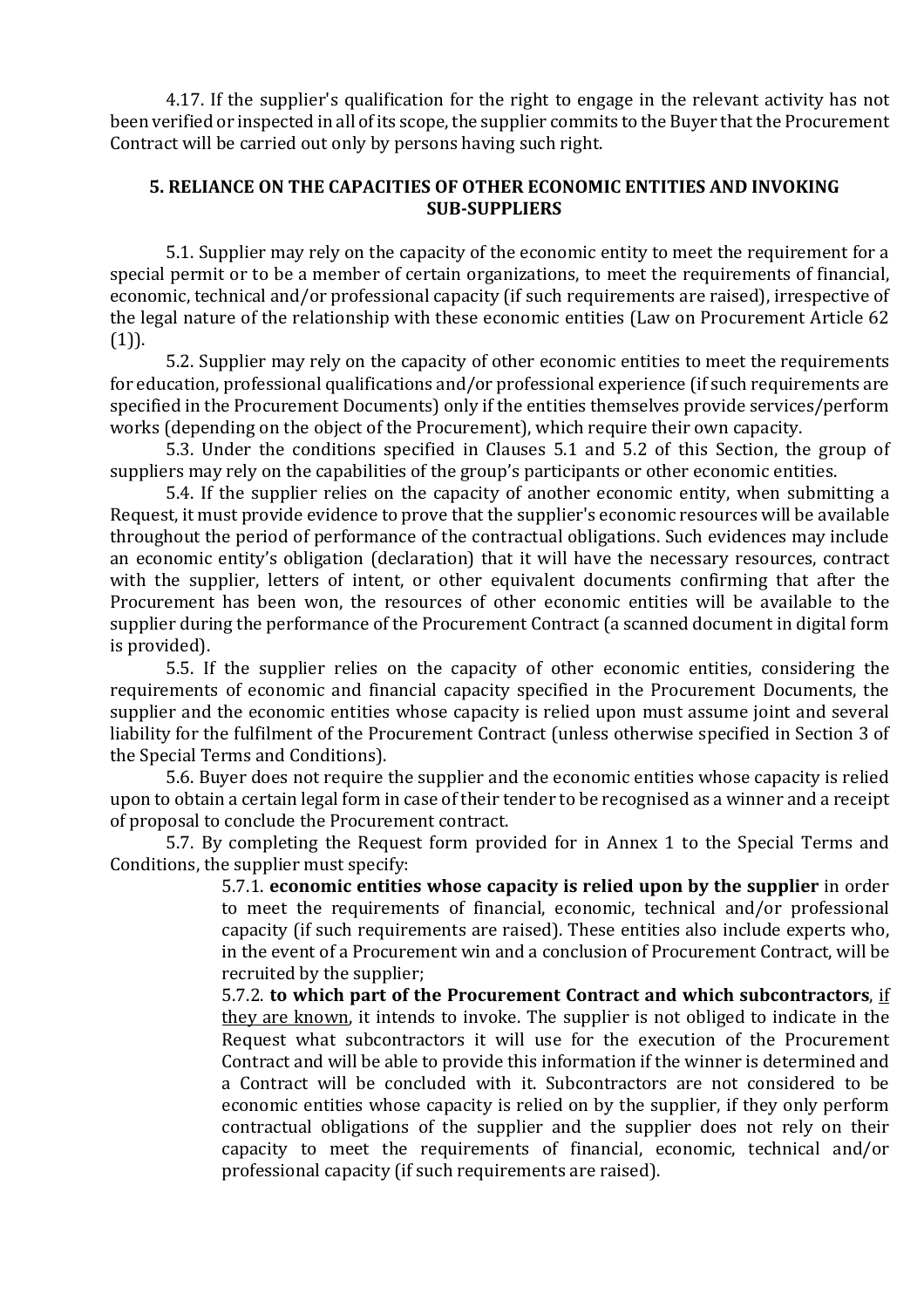5.8. In a case when the supplier intends to invoke a subcontractor for an activity that requires certifications, licences, permits or other documents of a similar nature specified in Annex 6 to the Special Terms and Conditions or by the ESPD, or one of the members of the group of suppliers intends to perform the previously specified activity, the qualification requirements provided for in Annex 6 to the Special Terms and Conditions or by the ESPD must be met by the subcontractor or a member of the group of suppliers who will carry out the specific activity.

5.9. Upon conclusion of the Procurement Contract, but no later than the Procurement Contract is commenced to execute, the supplier undertakes to inform the Buyer of the names, contact details and representatives of the subcontractors known at that time. The supplier must inform about the change of this information during the entire execution of the Contract, as well as about the new subcontractors whom it intends to invoke later. Other requirements for the use of subcontractors are provided for in the Special Terms and Conditions.

5.10. If an economic entity is not indicated in the Request the capacity of this entity cannot be relied upon. However, if the economic entity indicated in the Request does not meet the requirements raised for it, it can be replaced by the eligible entity in the reasonable term set by the Buyer through the means of CPP IS correspondence.

5.11. Buyer does not restrict the ability of suppliers to use subcontractors and/or members of the group of suppliers to carry out essential tasks, unless otherwise is specified in the Special Terms and Conditions.

## 6. PARTICIPATION OF THE GROUP OF SUPPLIERS IN PROCUREMENT PROCEDURES

6.1. If a group of suppliers participates in the Procurement procedures, in such a case, the member of the group of suppliers, submitting a joint Request, shall at the same time submit a digital copy of the joint venture agreement. The joint venture agreement must specify the composition of the group of suppliers, the obligations of each party to this agreement after entering into the Procurement Contract with the Buyer, the share of the value of these obligations, expressed as a percentage of the total value of the contract. The joint venture agreement must provide for the joint liability of all parties to this agreement for failure to fulfil obligations to the Buyer. Also, the joint venture agreement must stipulate which member of the group of suppliers represents it (with whom the Buyer should communicate during the evaluation of the Request/Tender, provide information related to the Request/Tender evaluation and sign the Procurement Contract) and include the prohibition to change the composition of the group of suppliers until the conclusion of the Procurement Contract and the provision that without the prior written consent of the Buyer, the modification of the members of the group of suppliers established by the joint venture agreement is deemed to be a material breach of the Procurement Contract, except for the exceptions provided for in the laws of the Republic of Lithuania.

#### 7. PREPARATION, SUBMISSION, MODIFICATION OF REQUESTS AND TENDERS

7.1 By submitting the Request/Tender, the supplier agrees to the General and Special Terms and Conditions and confirms that the information provided in its Request/Tender is correct and includes everything necessary for the proper execution of the Procurement Contract.

7.2. Buyer requires the submission of Requests/Tenders only by electronic means using CPP IS. Requests/Tenders submitted on paper or not by electronic means indicated by the Buyer will not be evaluated.

7.3. The Requests/Tenders by electronic means can be provided only by suppliers registered in CPP IS at the address available: https://pirkimai.eviesiejipirkimai.lt. CPP IS registration is free.

7.4. Documents provided or digital copies of documents must be available in nondiscriminatory, universally accessible data file formats (e.g. pdf, jpg, doc, etc.). Buyer reserves the right to request original documents.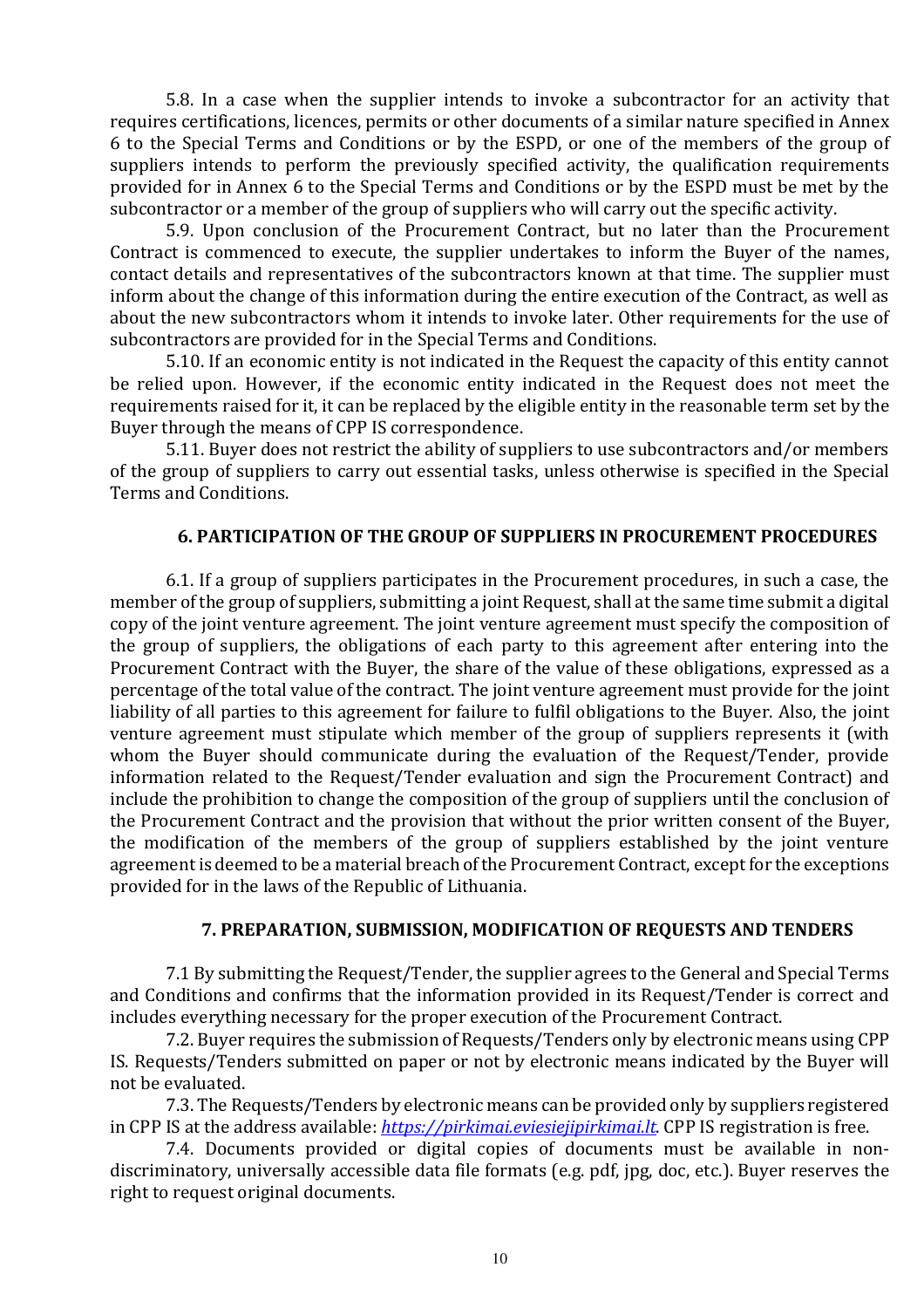7.5. The Request/Tender must be signed by the supplier's manager or its authorized person. Buyer requires that, along with the Request/Tender, the supplier submits a document confirming that the person (if he/she is not the supplier's manager) who signed the Request/Tender had the right (he/she was given a power of attorney) to sign the Request/Tender. The Tender validity security document (if submission is provided for in the Special Terms and Conditions) is signed in accordance with the procedure set out in Clause 9.1 of the General Terms and Conditions.

7.6. Supplier's Request/Tender and other correspondence are provided in Lithuanian, except in the cases specified in the Special Terms and Conditions (if such cases are provided for). If the relevant documents are issued in another language, a properly certified translation into the Lithuanian language must be provided. Buyer will assume that the translation is certified correctly if the translation is confirmed by the translator's signature and the seal of the translation agency (if the seal is mandatory) or the signature of the supplier's manager and the supplier's stamp (if the seal is mandatory) (digital copies of the documents are provided). Buyer, in case of suspicion regarding the quality of the translation of the submitted documents and/or their conformity with the original content, reserves the right to request the translation of documents certified by the translator's signature and the seal of the translation agency (if the stamp is mandatory).

7.7. The supplier may submit only one Request/Tender (if the Special Terms and Conditions specify that the procurement object is divided into parts, then it can submit only one Request/Tender for separate parts of the procurement object) – individually or as a member of the group of suppliers. If the supplier submits more than one Request/Tender or a member of the group of suppliers is involved in the submission of multiple Requests /Tenders, any such Request/Tender will be rejected. The supplier is deemed to have submitted more than one Request/Tender if the same Request/Tender has been submitted in writing (paper form, envelopes) and using CPP IS tools.

7.8. The supplier is not allowed to submit alternative Tenders unless otherwise provided for in the Special Terms and Conditions. Upon submission of an alternative Tender by the Supplier, its Tender and alternative Tender (alternative Tenders) are rejected (except for cases where alternative Tenders are allowed in accordance with the Special Terms and Conditions).

7.9. The price or costs of the Tender shall be indicated in euro, expressing and calculating them as specified in Annex 2 to the Special Terms and Conditions. The Tender price or costs must include all costs incurred by the supplier in connection with the execution of the Procurement Contract and all fees, including the fee (s) for the provision of invoicing via the E-Account system.

7.10. All prices or expenses (and their components) in Tenders must be indicated by two decimal places, unless otherwise specified in Section 10 of the Special Terms and Conditions.

7.11. The term for submission of Requests is specified in the Special Terms and Conditions.

7.12. The term for submission of Tenders is specified in the Special Terms and Conditions.

7.13. The supplier has the right to amend or withdraw the Request/Tender submitted by CPP IS means by the term for the submission of Requests/Tenders specified in the Special Terms and Conditions by the CPP IS means. In order to withdraw or change the Request/Tender, the supplier presses "withdraw Tender" in the CPP IS Tender window. To re-submit the withdrawn and amended Request/Tender the supplier must re-submit it. After the term for the submission of Requests/Tenders, the change or notice that the Request/Tender is withdrawn will not be recognized as valid. If the supplier amends or withdraws its Tender, after the expiration of the term for the submission of Tenders, it loses the right to the guarantee of the Tender (if it is required).

7.14. The supplier must indicate the Tender expiry date in the Tender. The Tender must be valid for at least the time specified in the Special Terms and Conditions. If the Tender does not specify its expiry date, the Tender is deemed to be valid as provided for in the Procurement Documents.

7.15. Until the expiration of the Tenders, the Buyer has the right to request suppliers to extend the validity of their Tenders until the specified date. The supplier may reject such a request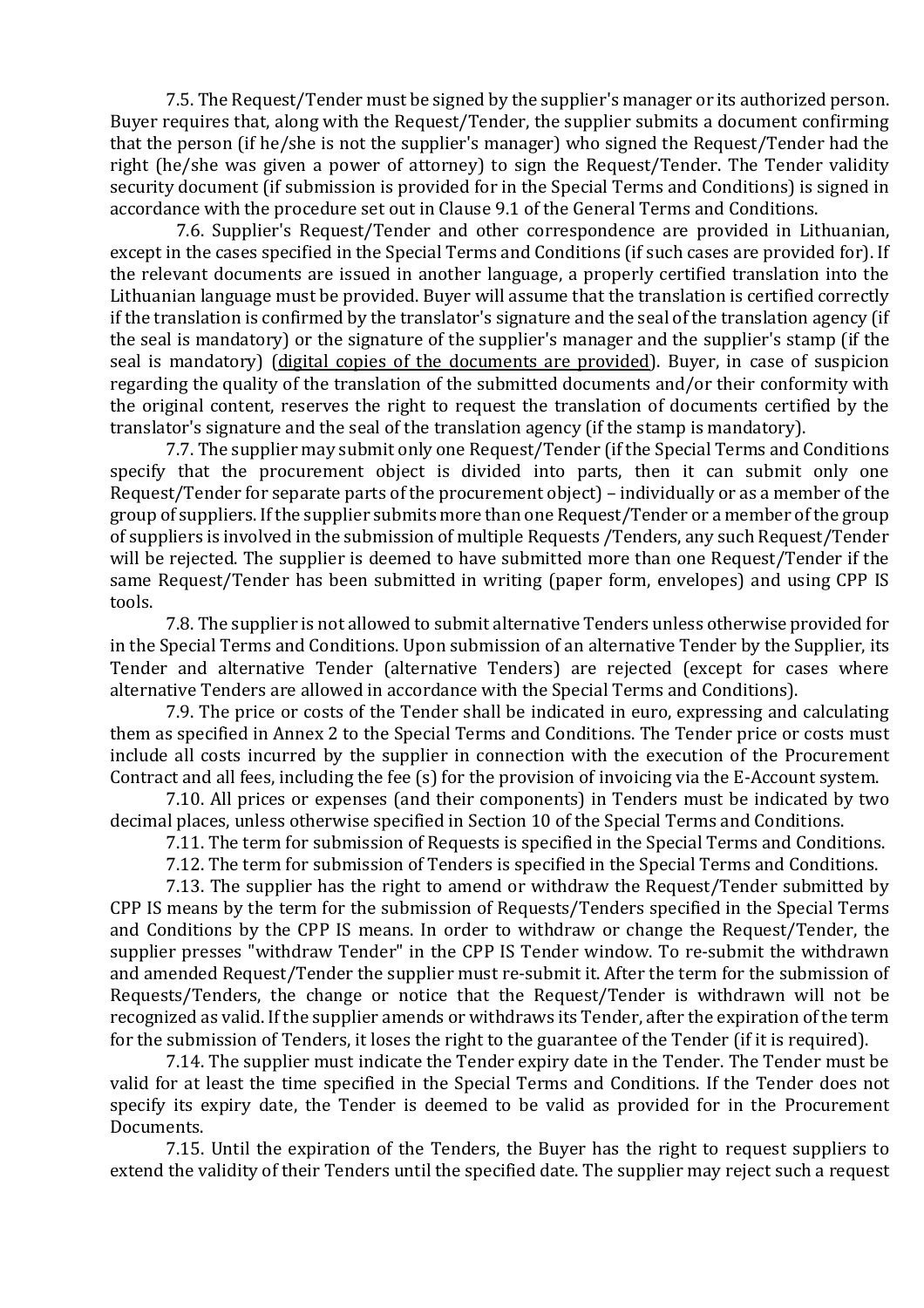without losing the security of its Tender (if required) or by informing in writing that it agrees to extend the duration of its Tender.

7.16. The Supplier, who agrees to extend the term of its Tender validity, informing the Buyer thereof in writing, extends the term of the Tender security or submits a new document confirming the validity of the Tender, if required.

7.17. If the supplier fails to respond to the Buyer's request to extend the term of the Tender, does not renew it or refrain from providing a new Tender security (if it was required), it is considered that it has rejected the request to extend the validity of its Tender. The Tender of the supplier which has rejected the Buyer's request, is not further considered and evaluated.

### 8. PRICING AND PAYMENT TERMS

8.1. Pricing and payment terms are specified in Section 11 of the Special Terms and Conditions.

#### 9. TENDER VALIDITY SECURITY

9.1. Supplier, together with the initial Tender, must submit (if Section 6 of the Special Terms and Conditions does not specify that the Tender validity security document is not required from the suppliers) a document guaranteeing the validity of the Tender – a bank guarantee or an insurance guarantee letter from the insurance company in an electronic form, presented in a separate file, signed by the original secure electronic signature of the bank issuing the guarantee or the insurance company, certified by a valid qualified certificate that meets the requirements set out in Article 34 (11)(2) and Article 34 (11)(3) of the Law on Procurement. Tender validity security is provided both for the Initial and the Final Tender.

9.2. The value of the Tender validity security is specified in Section 6 of the Special Terms and Conditions. If the Procurement object is divided into parts, the Tender must be secured for each part of the Procurement object separately.

9.3. Buyer must be given unhindered opportunity to verify the secure electronic signature of the bank or insurance company issuing the Tender validity security. If the supplier submits a document confirming the validity of the Tender issued by the insurance company, along with the the suretyship insurance letter of the Tender the supplier shall also submit a signed insurance policy together with a document confirming the payment.

9.4. Supplier must provide a document confirming the validity of the Tender (specified in Clause 9.1 of this Section) in accordance with the form or other form presented in the Special Terms and Conditions, while maintaining the conditions specified in the Special Terms and Conditions and meeting the requirements set out in this Section.

9.5. The Tender validity security must be submitted by the term specified in the Special Terms and Conditions.

9.6. Before submitting the Tender validity security, the supplier may ask the Buyer to confirm by the CPP IS that it agrees to accept the Tender validity security submitted by CPP IS. In such a case, the Buyer must respond to the supplier by means of CPP IS not later than within 3 (three) business days from the day the request is received. This confirmation does not detract from the right of the Buyer to subsequently reject the Tender validity security upon receipt of information that the economic entity securing the Tender has become insolvent or has failed to fulfil its obligations to the Buyer or other economic entities or has not executed them properly.

9.7. The Tender validity security must make it obligatory to pay to the Buyer the amount specified in Section 6 of the Special Terms and Conditions if:

9.7.1. the supplier will withdraw its Tender during its validity term;

9.7.2. the supplier whose Tender is declared to be a winner will refuse to conclude a Procurement Contract in writing, will not conclude the Procurement Contract before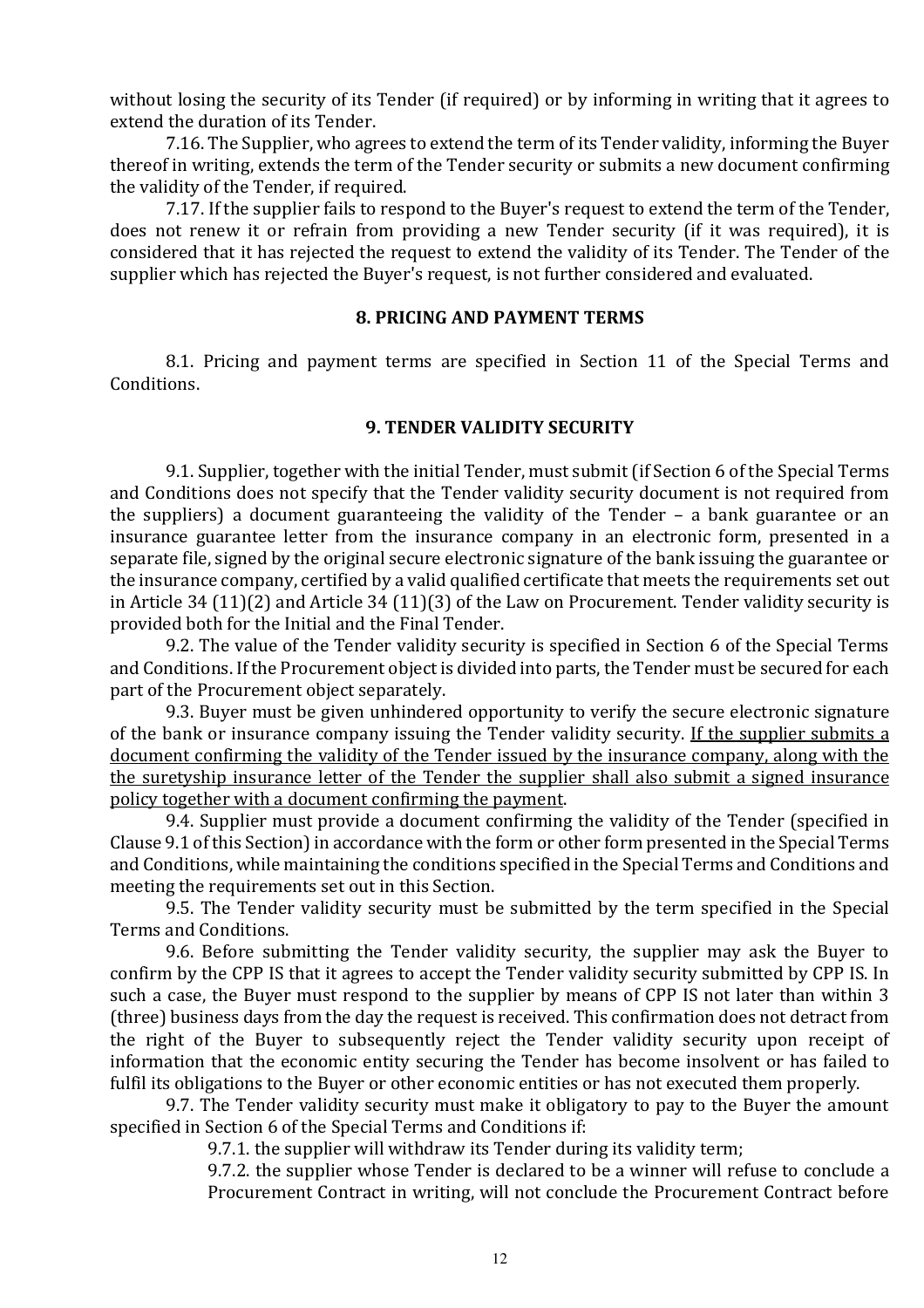the specified term, or will not provide the Procurement Contract security specified in the Procurement Documents (if required) or refuse to conclude a Procurement Contract in accordance with the terms and conditions specified in the Procurement Documents.

9.8. Buyer waives the requirements of Tender validity security document if at least one of the following conditions are present:

9.8.1. the Tender validity security expires;

9.8.2. the Procurement Contract enters into force and the performance of the Procurement Contract is secured (if required);

9.8.3. Procurement procedures were cancelled;

9.8.4. all Tenders are rejected.

9.9. The validity term of Tender validity security document shall not be shorter than the validity term of the supplier's Initial and Final Tender.

9.10. The Tender validity security document is not returned because it is provided in electronic form.

### 10. ENCRYPTION OF TENDER PRICE

10.1. During the submission of the Final Tender for the procurement by CPP IS, the supplier may use the opportunity to encrypt its Tender (except in cases where the Buyer has specified in Section 10 of the Special Terms and Conditions that it determines the fixed price or fixed costs itself, while the suppliers compete and the most economically advantageous Tender is selected on the basis of quality criteria only). Supplier who decides to submit an encrypted Final Tender must:

> 10.1.1. no later than by the term for the submission of Final Tenders specified in the Buyer's notice submit the encrypted Final Tender (to encrypt all the attached Tender documents) using the CPP IS means or encrypt only the completed attached Tender document, containing the price or costs of the Tender prepared in accordance with Annex 2 to the Special Terms and Conditions<sup>3</sup>;

> 10.1.2. before the beginning of the procedure (meeting) for introduction with the Final Tenders, specified in the Buyer's notice, provide a password by the menas of CPP IS correspondence with which the Buyer will be able to decipher the supplier's encrypted Final Tender (hereinafter referred to as the password).

10.2. If the supplier encrypts:

10.2.1. the entire Final Tender and before the beginning of the procedure (meeting) for introduction with the Final Tenders does not submit the password (due to its own fault) or submit an incorrect password, using which the Buyer was unable to decipher the Final Tender, the Tender will be considered not submitted and will not be evaluated;

10.2.2. the Tender document specifying the final price or costs of the Tender and submits the other Tender documents without encrypting them and before the beginning of the procedure (meeting) for introduction with the Final Tenders does not submit the password (due to its own fault) or submit the incorrect password, using which the Buyer was unable to decipher the Final Tender document – the Buyer will reject the supplier's Final Tender as non-compliant with the requirements set out in the Procurement Documents (the supplier has not provided the Final Tender price or costs), unless otherwise specified in the Special Terms and Conditions.

10.3. In the event of technical problems of CPP IS, when the supplier is not able to provide the Buyer with a password by the means of CPP IS correspondence, the supplier has the right to provide the Buyer with a password using other means: via e-mail of a Buyer's person responsible

 $\overline{a}$ 

<sup>&</sup>lt;sup>3</sup> Instructions on how to encrypt a document can be found at:

http://vpt.lrv.lt/uploads/vpt/documents/files/2\_pdfsam\_Naudojimosi%20CVPIS%20taisykles.pdf.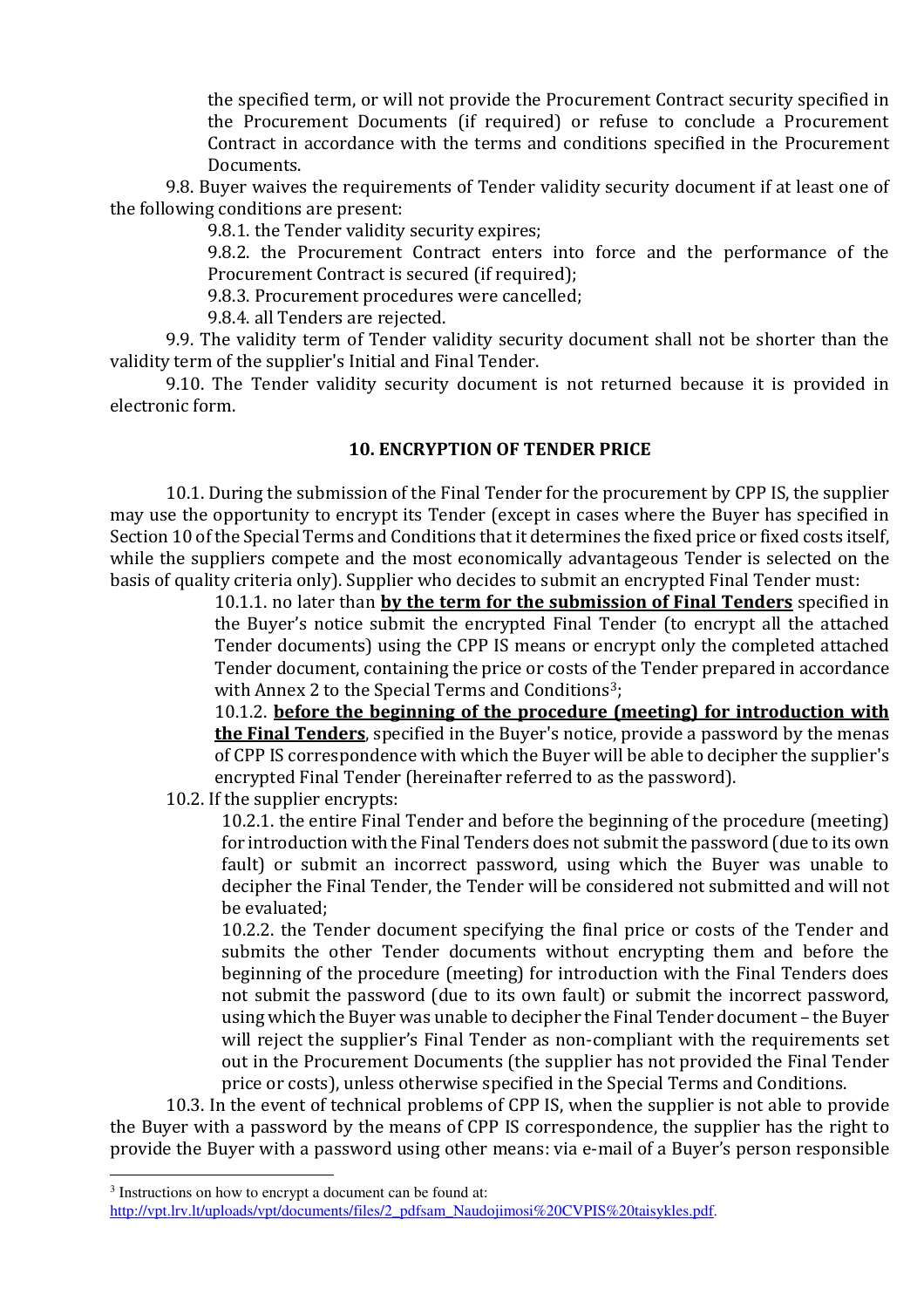for the Procurement (specified in the Special Terms and Conditions) or in writing (J. Jasinskio st. 16, 03500 Vilnius, for Procurement department). In such a case, the supplier should be active to ensure that the provided password reaches the contact person in time (for example, by contacting the Buyer with the official phone number and/or other means).

10.4. The Supplier can provide the password not by the means of CPP IS correspondence only if technical problems have been recorded (a technical problem is a recorded CPP IS disruption, which causes more than 10 registered users (in different organizations) not perform the necessary functions, i.e. it is impossible to connect to the CPP IS (https://pirkimai.eviesiejipirkimai.lt/), the CPP IS correspondence function does not work, the window of Tender submission does not open, or other disruptions of necessary functions and information about the CPP IS disruption is published on the website of the Public Procurement Office (http://vpt.lrv.lt).

### 11. CONFIDENTIALITY OF REQUESTS/TENDERS AND INTRODUCTION TO REQUESTS/TENDERS OF OTHER SUPPLIERS

11.1. Suppliers must indicate in the Request/Tender what information contained in the Request/Tender is confidential, if there is any. Supplier shall indicate the confidential documents on the Request form prepared in accordance with Annex 1 to the Special Terms and Conditions and on the Tender form prepared in accordance with Annex 2 to the Special Terms and Conditions. By submitting the Request/Tender the Supplier must clearly specify on the Request/Tender form which parts of the Request/Tender are confidential, since the winning supplier's Tender and the Procurement Contract and its amendments are publicized by the CPP IS in accordance with the procedure laid down by laws.

11.2 Confidential information may be, for example, a commercial (industrial) secret and confidential aspects of the Tender. The entire Request/Tender of the supplier cannot be considered as confidential. The information required to be published by the laws of the Republic of Lithuania may not be indicated by the supplier as confidential. The information specified in Items 1–4 of Article 32 (2) of the Law on Procurement cannot be considered confidential. If the supplier does not indicate which information is confidential, then it is considered that there is no such information in the Request/Tender.

11.3. If the Buyer has doubts about the confidentiality of the information contained in the supplier's Request/Tender, it asks the supplier to prove why the information given is confidential. If the supplier does not provide such evidence or provides incorrect evidence within the term specified by the Buyer, which cannot be shorter than 5 business days, such information is deemed to be non-confidential. If the supplier has indicated the information listed in Items 1–4 of Article 32 (2) of the Law on Procurement as confidential, the Buyer has the right to make it public without seeking additional evidence from the supplier.

11.4. No later than within 6 months after the conclusion of the Procurement Contract, Stakeholders may request the Buyer to familiarize them with the Tender or the Request of the winning supplier (Candidates – with Requests of other suppliers invited to submit Tenders). If the Buyer receives the request of the Candidate or Stakeholder during the term specified in this Clause, it will allow him to familiarize with the information requested, except the information, which the winning Participant, without violating the provisions of Article 32 (2) of the Law on Procurement, has indicated as confidential.

11.5. If, in the Procurement Documents, samples of goods are requested to be submitted, after the evaluation of the Tender, the determination of ranking of the Tenders and the decision on the winning Tender, before the conclusion of the Procurement Contract, it is permissible for all Participants (in writing, upon request to the Buyer) to familiarize themselves with the samples provided.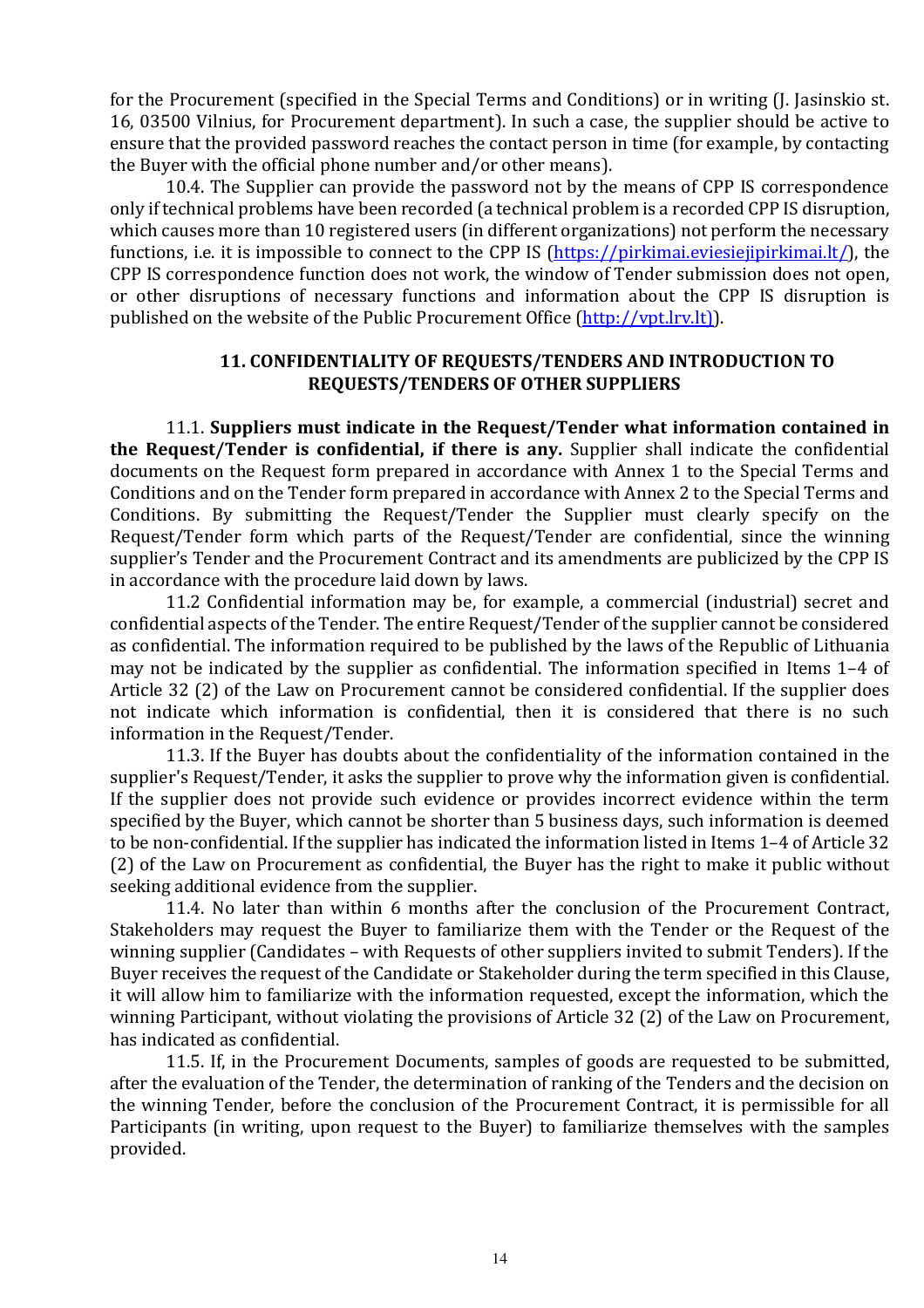### 12. PROCEDURE FOR ACCESS TO REQUESTS/TENDERS

12.1. Requests submitted by the means of CPP IS will be accessed electronically at the address and time specified in the Special Terms and Conditions.

12.2. Familiarization with the **Initial Tenders** submitted by suppliers by the means of CPP IS will take place electronically. The place and time of familiarization with the Initial Tenders will be indicated by a separate Buyer's notification sent to the supplier by the means of CPP IS.

12.3. Familiarization with the Final Tenders submitted by suppliers by CPP IS will take place electronically after the negotiation procedure. The place and time of familiarization with the Final Tenders will be indicated in the separate Buyer's notification sent to the supplier by the means of CPP IS.

12.4. The procedure for familiarization with the Initial and Final Tenders is carried out in the absence of suppliers and/or their authorized representatives that submitted the Request, Initial and Final Tenders.

12.5. Subsequent procedures of examination and evaluation of the Requests, Initial and Final Tenders are performed in the absence of suppliers and/or their authorized representatives.

12.6. After the procedure of familiarization with the Requests, Initial and Final Tenders, the Buyer does not provide suppliers with information about the suppliers who submitted the Requests, Initial and Final Tenders, the offered prices or costs until the Final Tenders are evaluated and the order of the Tenders is determined. Information about the procurement Participants and the prices or costs of the Final Tenders submitted by them is provided by the Buyer only after the evaluation of the Final Tenders and the determination of the order of the Tenders with the same means which are used for the performance of the Procurement.

### 13. EXAMINATION, EVALUATION AND REASONS FOR REJECTION OF REQUESTS

13.1. Requests will be examined and evaluated confidentially, in the absence of suppliers and/or their authorized representatives. If the Special Terms and Conditions specify that the Procurement object is split into parts – the Requests for each part of the Procurement object are examined, evaluated and compared separately.

13.2. The Commission examines the Requests in the following order:

13.2.1. assesses the provided ESPD information;

13.2.2. assesses the compliance of the Request with the requirements set out in the Procurement Documents.

13.3. If the supplier, together with the ESPD, has submitted documents confirming the absence of grounds for elimination and compliance with the qualification requirements, the Buyer does not evaluate them in the stage of the procedures referred to in Clause 13.2.1 of this Section (except in cases where the Buyer verifies such documents in accordance with Section 3 of the Special Terms and Conditions).

13.4. If the supplier has not provided the ESPD (or provided only one economic entity's ESPD, for example, the suppliers' group provided only one partner's ESPD), the Commission addresses to the supplier and requests this document to be submitted within a reasonable term which is sufficient for the supplier to fill in the ESPD.

13.5. If the supplier, by filling out the ESPD, fails to indicate that it has met the requirement (s) or if the data provided in the submitted ESPD is inaccurate, then the Commission may ask the supplier to explain ESPD within a reasonable term.

13.6. Commission, after having assessed the information provided by the ESPD, shall make a decision on each supplier that submitted a Request and within three (3) business days at the latest shall notify the results of this verification in writing to each of them.

13.7. After notifying the results of the evaluation referred to in Clause 13.6 of this Section, the Buyer shall assess whether the supplier's Request complies with the requirements for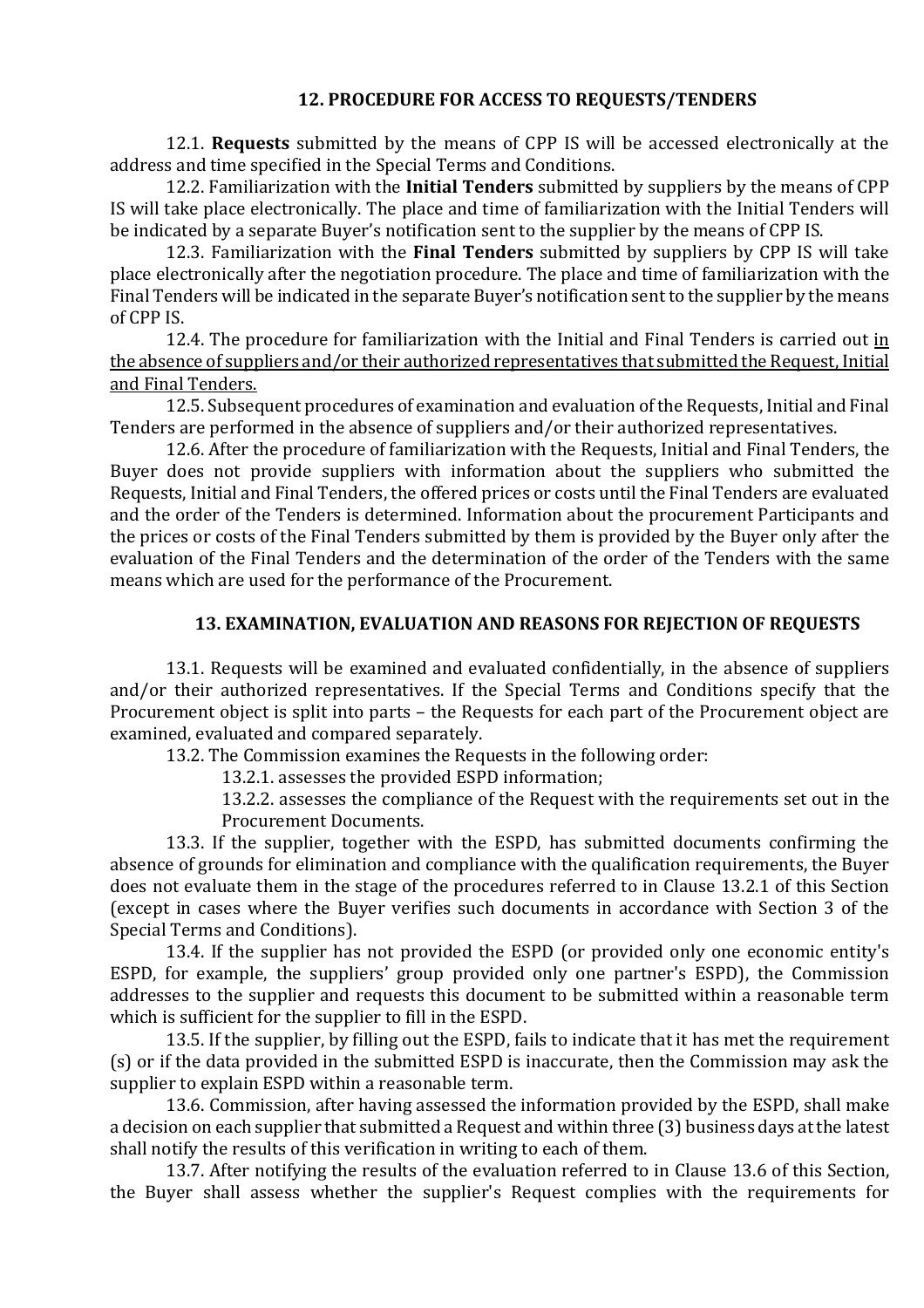preparation and submission of the Request (if according to the Special Terms and Conditions the Qualification Selection is being carried out – the Buyer performs this procedure in compliance with the procedure specified in the Special Terms and Conditions) and determines the suppliers which are going to be invited to submit the Initial Tenders (invitation to submit Initial Tenders shall be sent by the means of CPP IS correspondence). The Buyer shall inform the suppliers regarding the results of this evaluation (including the information whether the supplier is invited/not invited to submit an Initial Tender) no later than within 3 (three) business days after the decision is made.

13.8. If the supplier has submitted inaccurate, incomplete or incorrect documents or data on compliance with the requirements of the Procurement Documents or such documents or data are missing, the Commission must, without prejudice to the principles of equality and transparency, request the supplier to revise, supplement or explain these documents or data within a reasonable term. Only new documents or data regarding the absence of the supplier's grounds for elimination, compliance with qualification requirements, quality management system and environmental management system standards, also the supplier's authorization to sign the Request, joint venture agreement and documents not related to the object of procurement, its technical characteristics, the terms of the performance of the Contract or the price of the Tender may be revised, supplemented, explained and submitted.

13.9. In the event of questions regarding the content of the Requests and upon request of the Commission by the means of CPP IS correspondence, suppliers will have to submit supplementary explanations by the means of CPP IS correspondence within the term indicated by the Commission, without changing the substance of the Request.

#### 13.10. The Commission will reject the Request if:

13.10.1. the supplier shall not meet the requirements of the ESPD set out in the Procurement Documents or shall provide inaccurate or incomplete data of ESPD in the Request and within the term specified by the Buyer, shall not clarify, supplement, explain or submit the documents along with the Request as specified in Clauses 13.8 and 13.9 of this Section:

13.10.1.1. when the supplier has indicated in the ESPD that it does not meet the requirement (for example, it does not meet the qualification requirement or there is a ground for elimination when the supplier has not indicated that it applies the measures referred to in Article 46 (8) of the Law on Public Procurement), the Commission informs such supplier about the elimination of its Request and does not examine it any further;

13.10.1.2. when the supplier did not provide the ESPD (or provided the ESPD of a single entity, for example, a group of suppliers provided the ESPD of only one partner) at the request of the Commission, did not clarify the ESPD, or after clarifying it indicated that there are grounds for elimination and/or it does not meet the qualification requirements;

 13.10.2. the supplier's Request does not meet the requirements set out in the Procurement Documents.

#### 14. EXAMINATION, EVALUATION AND REASONS FOR REJECTION OF INITIAL TENDERS

14.1. Tenders will be examined and evaluated confidentially, in the absence of suppliers and/or their authorized representatives. If the Special Terms and Conditions specify that the Procurement object is split into parts – the Tenders for each part of the Procurement object are examined, evaluated and compared separately.

14.2. If the supplier has provided inaccurate, incomplete or false documents or data on compliance with the requirements of the Procurement Documents or there is a lack of such documents or data, the following conditions shall be followed: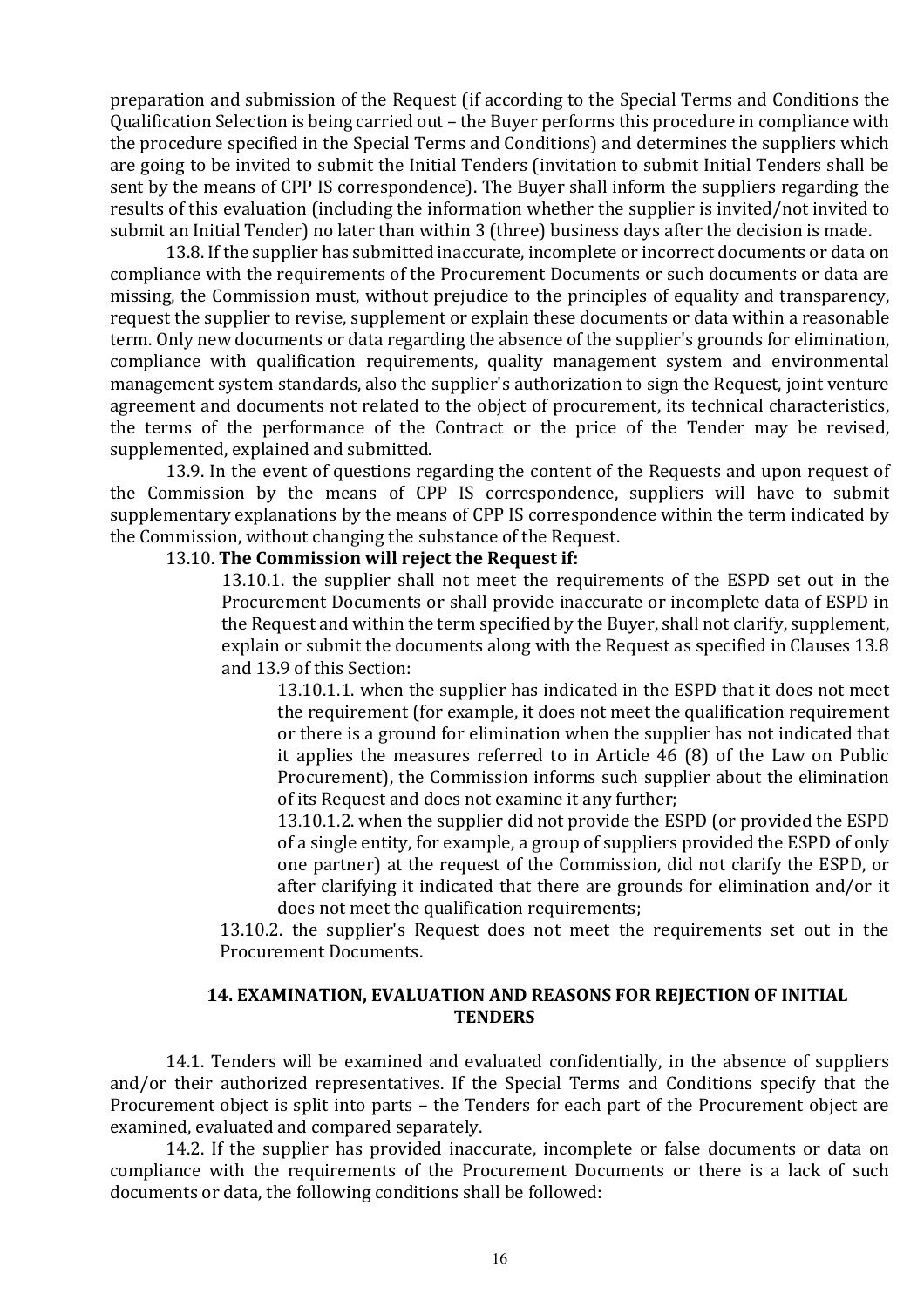14.2.1. without prejudice to the principles of equality and transparency, Commission must request the supplier to clarify, supplement or explain these documents or data within the reasonable term set by it. Supplier must reply to the request by the term set by the Buyer and clarify, supplement or explain the Tender, as required by the Buyer (otherwise its Tender is rejected);

14.2.2. only documents or data that are not related to the Procurement object, its technical characteristics, conditions for the execution of the Procurement Contract or the price of the Tender, also the supplier's power of attorney to sign the Tender, the joint venture agreement, the document securing the Tender validity may be amended, supplemented, clarified and submitted new;

14.2.3. other documents or data of the supplier's Tender (not specified in Clause 14.2.2 of this Section) may be amended, supplemented or clarified (no new documents or data may be submitted) in accordance with Article 64 (9) of the Law on Procurement. By amending, supplementing or clarifying these documents and data, it is not allowed to change the substance of the Tender – to change the price or to make other changes that would render a Tender which does not meet the requirements of the Procurement Documents to become compliant with the requirements of the Procurement Documents.

14.3. If, in the initial Tender submitted, the Commission finds errors in the calculation of the price or costs (if it is required) indicated in the Tender, it shall be corrected during the procedure of negotiations.

#### 14.4. The Commission may reject the Initial Tender if:

14.4.1. the supplier shall not specify, supplement, explain or submit the documents indicated in the Procurement Documents that should be submitted together with the Tender within the term specified by the Buyer, how it is required in Clause 14.2 of this Section;

14.4.2. the supplier's Initial Tender shall not meet the Minimum Requirements.

14.5. Buyer, having evaluated the Initial Tenders submitted by the suppliers and having notified the results of this evaluation, invites for negotiations the suppliers whose Initial Tenders have met the Minimum Requirements.

#### 15. NEGOTIATIONS AND PROVISION OF FINAL TENDERS

15.1. After analysing the Initial Tenders, the Commission by the means of CPP IS invites the suppliers whose Initial Tenders meet the Minimum Requirements to negotiate the terms of the Tender. During the negotiations, the Tender price and other terms of the Tender may be negotiated with the supplier in order to obtain the best result in accordance with the requirements of the Procurement Documents. Minimum Requirements, the final negotiation result recorded in the minutes of the negotiations or in the Final Tender submitted after negotiations set out in the Procurement Documents cannot be negotiated.

15.2. Negotiations can be made at a meeting/in written form by the means of CPP IS or by email/conference phone and/or online. The negotiation procedure for this Procurement is indicated in Section 10 of the Special Terms and Conditions and in the invitation sent to the supplier by the means of CPP IS correspondence. Information on whether the negotiation stages will be applied at the time of Procurement to reduce the number of Tenders under Article 75 (4) of the Law on Procurement and information on the stages of the negotiations is provided in Section 10 of the Special Terms and Conditions.

15.3. If the negotiations are conducted orally at a meeting, the invitation to enter the negotiations shall indicate the place of negotiations, the exact time. If the representative of the supplier cannot arrive at the time specified in the invitation, it must immediately inform the Commission and agree on the other time.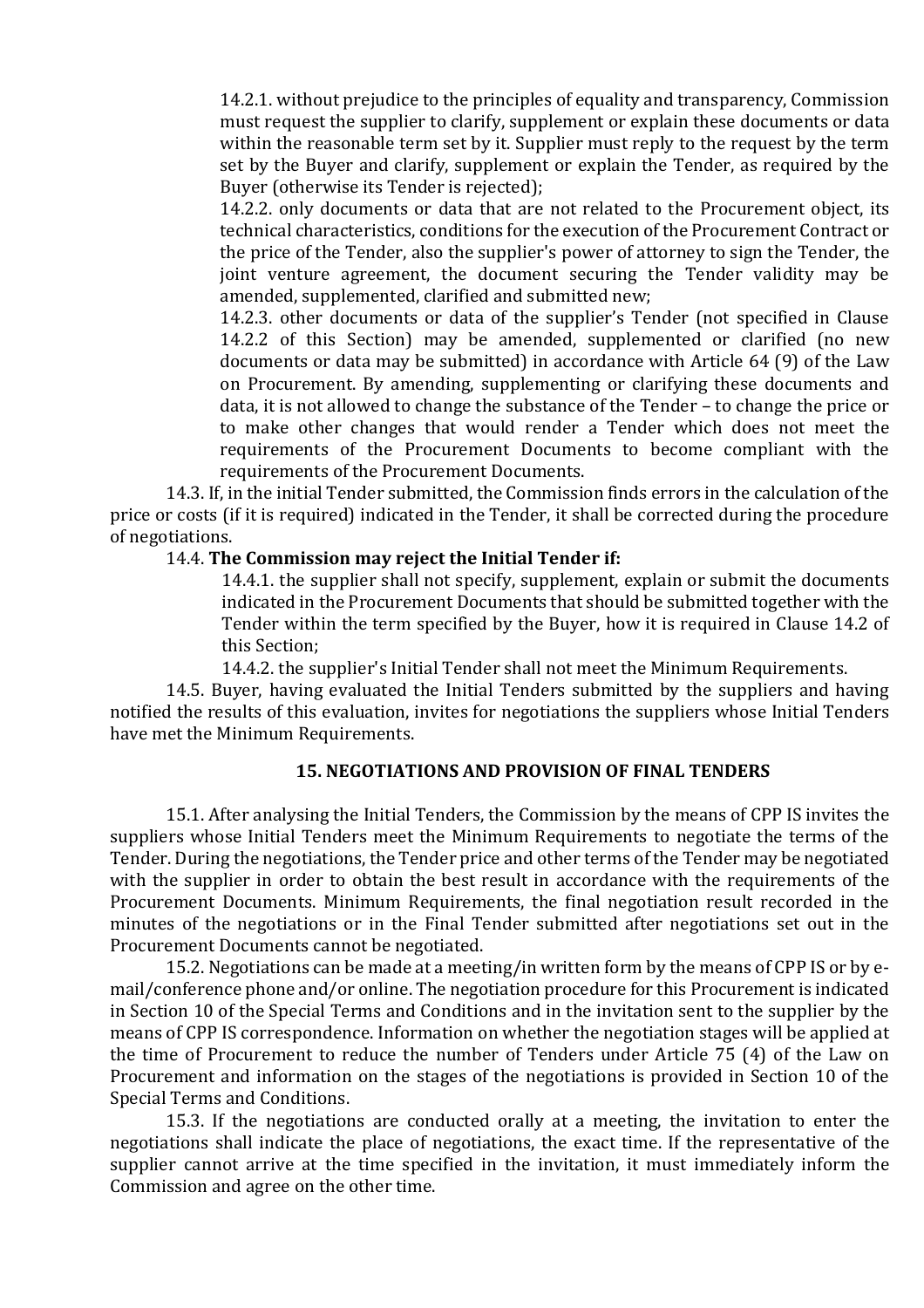15.4. If the negotiations are conducted orally at the place designated by the Buyer, they shall be recorded. The minutes of the negotiations are signed by the Chairman of the Buyer's Commission, the members of the Commission, Procurement experts who participated in the negotiations, and authorized representative of the supplier with whom it was negotiated. Negotiations may be conducted by the supplier's manager or its authorized employees that have provided an appropriate power of attorney which is signed by the manager.

15.5. Negotiations shall not be recorded into minutes if they are conducted by e-mail or via CPP IS.

15.6. Until the submission of the Final Tenders, the Buyer does not disclose to third parties any information about agreements reached without the consent of the supplier, however, the information required to be published by the laws of the Republic of Lithuania cannot be indicated by the supplier as confidential and the Buyer has the right to publish it.

15.7. All suppliers involved in the negotiations are subject to the same requirements, equal opportunities and uniform information.

15.8. If Section 10 of the Special Terms and Conditions specifies that the negotiations will take place in successive stages, the Buyer will reduce the number of Tenders to be negotiated in accordance with the criteria set out in the Special Terms and Conditions. The Buyer shall inform the suppliers who are not called to the next stage in writing within 3 (three) business days from the date of the relevant decision is made about the selected Tenders and the reasons for their selection.

15.9. The Final Tender is provided by the means of CPP IS within the term specified by the Buyer via CPP IS.

15.10. The Final Tender must be signed by the supplier's manager or its authorized person. If the Tender is submitted not by the supplier's manager, the Tender must include a digital copy of power of attorney granting the right to the supplier's representative to submit and sign the Tender and other documents.

15.11. If the supplier does not enter the negotiations and/or fails to submit the Final Tender by the means of CPP IS, its Initial Tender will be treated as final.

#### 16. EXAMINATION, EVALUATION AND REASONS FOR REJECTION OF FINAL TENDERS

16.1. The Final Tenders will be examined and evaluated confidentially, in the absence of suppliers and/or their authorized representatives who submitted the Final Tenders. If the Special Terms and Conditions specify that the Procurement object is divided into parts, the Final Tenders for each part of the Procurement object are examined, evaluated and compared separately.

16.2. The criterion for evaluating the most economically advantageous Tender, which will be used to evaluate the non-withdrawn Final Tenders of suppliers and in choosing the winner, are specified in Section 10 of the Special Terms and Conditions.

16.3. The prices or costs indicated in the Tenders will be valued in euro excluding VAT. If prices or costs are denominated in foreign currencies, they will be converted into euros according to the reference euro/foreign currency exchange ratio published by the European Central Bank and, in cases where the European Central Bank does not publish the reference euro/foreign currency exchange ratio, – in accordance with the reference euro and foreign currency exchange ratio set by the Bank of Lithuania on the last day of the term for submission of Tenders.

16.4. When analysing the Final Tender submitted by the supplier and determining that the supplier has submitted inaccurate, incomplete or incorrect documents or data regarding compliance with the requirements of the Procurement Documents or that these documents or data are missing, the procedures specified in Clause 14.2 of the General Terms and Conditions shall be followed.

16.5. If in the submitted Final Tender the Commission finds errors or miscalculations in the prices or costs, they must be corrected. By correcting arithmetic errors, the supplier may correct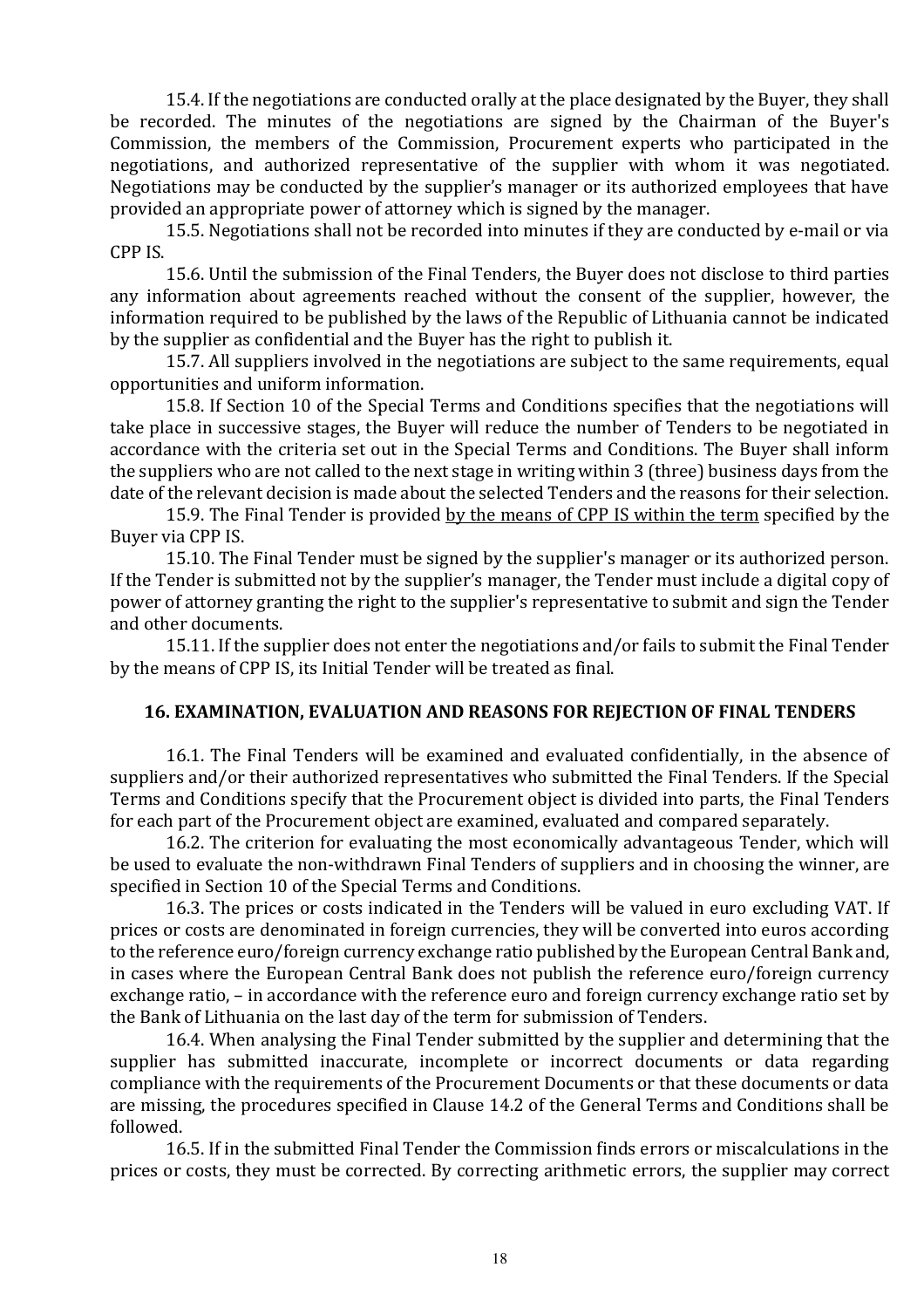the price or costs components, but has no right to refuse the price or costs components or to supplement the price or costs with new components.

16.6. The Commission may not evaluate the entire Tender of the supplier, if after checking part of it, it determines that the Tender must be eliminated in accordance with the requirements of the Procurement Documents.

16.7. After evaluating the compliance of the submitted Final Tender with the requirements set out in the Procurement Documents and finding that the Final Tender contains an unusually low final (or component) price or costs, the Commission may ask the supplier to justify an abnormally low price or costs of the Final Tender by the means of CPP IS correspondence within a term indicated by the Commission. The Buyer has to evaluate the risk whether the supplier, in whose Final Tender an abnormally low final price or costs is indicated, will be able to properly execute the Procurement Contract and to ensure that the distortion of competition is prevented. The final price or costs indicated in the Tender may be considered abnormally low if it is 30% or more lower than the arithmetic mean of the proposed final prices or costs of all suppliers whose Final Tenders have not been rejected for other reasons and the price or costs offered do not exceed the Procurement funds established and documented in the documents prepared by the Buyer prior to commencement the Procurement procedure. When evaluating whether the final price or costs indicated in the Final Tender submitted by the supplier is abnormally low, the Buyer follows the provisions of Article 66 (2) and Article 66 (4) of the Law on Procurement.

16.8. After an abnormally low price or cost assessment procedure the Commission, within the reasonable term set by it, requests by the means of CPP IS correspondence from a supplier, whose Tender can be recognized as a winner in accordance with the result of the evaluation, to provide documents confirming the absence of grounds for elimination and evidence of compliance with qualification requirements (unless such documents are not requested in accordance with Clause 4.13.1 of the General Terms and Conditions or have been previously familiarized with in accordance with Clause 4.13.2 of the General Terms and Conditions or the provisions of Section 3 of the Special Terms and Conditions).

16.9. If the supplier, whose Tender can be recognized as the winner, has provided inaccurate or incomplete data on the absence of grounds for elimination and compliance with minimum qualification requirements, the Commission must, without violating the Procurement principles, request the supplier by the means of CPP IS correspondence to add or explain this data within a term set out by the Commission. If the supplier, at the request of the Commission, did not clarify the inaccurate or incomplete data provided to the Commission regarding the absence of the grounds for elimination and conformity with the qualification requirements, the Commission rejects the Tender of such supplier and addresses to another supplier, which on the evaluation results could have been recognized as the winner, for the submission of documents according to the ESPD;

16.10. If the supplier whose Tender according to the evaluation results can be recognized as a winner does not submit the documents confirming the absence of the grounds for elimination and compliance with the qualification requirements within the term set by the Commission, submits false documents or false ESPD, its Tender is rejected and the Commission will contact the supplier in the order after the rejected supplier for the submission of documentation in accordance with the ESPD, or if the supplier has provided the documents in accordance with the ESPD, the Commission will evaluate the absence of the grounds for its elimination and compliance with qualification requirements.

16.11. After evaluating the Final Tenders of the suppliers and the absence of grounds for elimination of the supplier, whose Tender may be recognized as the winner, and the documents proving compliance with qualification requirements, the Buyer shall determine the ranking of Tenders (except in cases where the Tender is submitted by only one supplier). If the Special Terms and Conditions specify that the Procurement object is divided into parts, the order of Tenders is determined for each part of the Procurement object. If the economic value of several submitted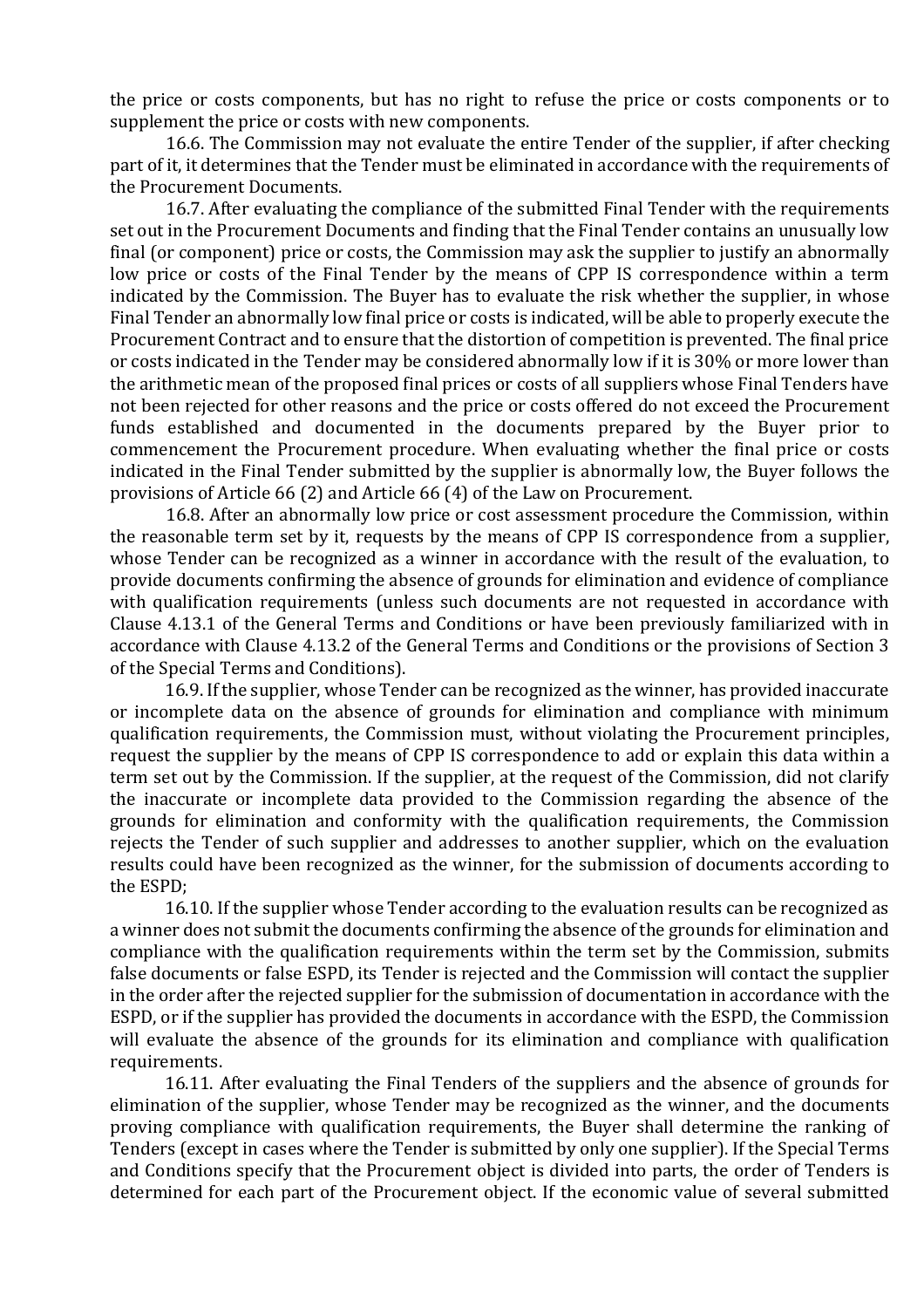Tenders are the same, by establishing the order of Tenders, the supplier whose Final Tender has been submitted the earliest shall be placed highest in the order.

16.12. Buyer identifies the winner with the most economically advantageous Tender if it satisfies all of the following conditions:

> 16.12.1. The Final Tender complies with the requirements, conditions and criteria set out in the Procurement Documents (taking into account also the requirements of the Special Terms and Conditions for alternative Tenders, if the Special Terms and Conditions indicate that such Tenders may be submitted);

> 16.12.2. the supplier has not been eliminated in accordance with the grounds for elimination specified in the Special Terms and Conditions;

> 16.12.3. the supplier meets the qualification requirements specified in the Special Terms and Conditions and/or the quality management system and/or environmental management system standards (if such requirements have been raised by the Buyer); 16.12.4. the supplier clarified, supplemented, explained the information, as indicated in Clause 16.4 of the General Terms and Conditions, within the term specified by the Buyer;

> 16.12.5. the price offered is not too high and unacceptable to the Buyer. The price offered is deemed to be excessive and unacceptable if it exceeds the funds allocated by the Buyer for the Procurement, determined and documented in the documents prepared by the Buyer prior to the start of the Procurement procedure. If the price indicated in the most economically advantageous Tender is too high and unacceptable and the Procurement Documents do not indicate the amount of funds for the Procurement, the other Tenders in the order cannot be determined as the winners;

> 16.12.6. after examining the documents submitted by the supplier in accordance with Clause 16.7 of the General Terms and Conditions, the Buyer determines that:

16.12.6.1. the supplier has provided adequate evidence of the feasibility of the proposed minimum price or costs;

16.12.6.2. the supplier's Tender complies with environmental, social and/or labour law obligations established by European Union and national law, collective agreements and international conventions referred to in Annex 7 to the Law on Procurement.

16.13. Buyer may decide not to conclude a Procurement Contract with the supplier who submitted the most economically advantageous Tender, if it turns out that the Tender does not meet the environmental, social and labour law obligations specified in Article 29 (2)(2) of the Law on Procurement.

16.14. Supplier who cannot be determied as the winner in accordance with the provisions of Clause 16.12 of this Section, is rejected.

16.15. Supplier is informed in writing about the rejection of the Tender and the reasons for such rejection by the means of CPP IS correspondence.

## 17. INFORMATION ABOUT THE RESULTS OF PROCUREMENT PROCEDURES

17.1.17.1. Buyer shall immediately, but not later than within 5 business days, notify Stakeholders in writing via CPP IS about the decision taken to determine the winning Tender, which will result in the conclusion of the Procurement Contract, shall provide the summary of relevant information specified in Article 68 (2) of the Law on Procurement, which has not yet been provided during the Procurement procedure, shall indicate the Tender order (if the Special Terms and Conditions specify that the Procurement object is divided into parts, the order of the Tenders is determined for each part of the Procurement object), the winning Tender (if the Special Terms and Conditions specify that the Procurement object is divided into parts, the winner is determined for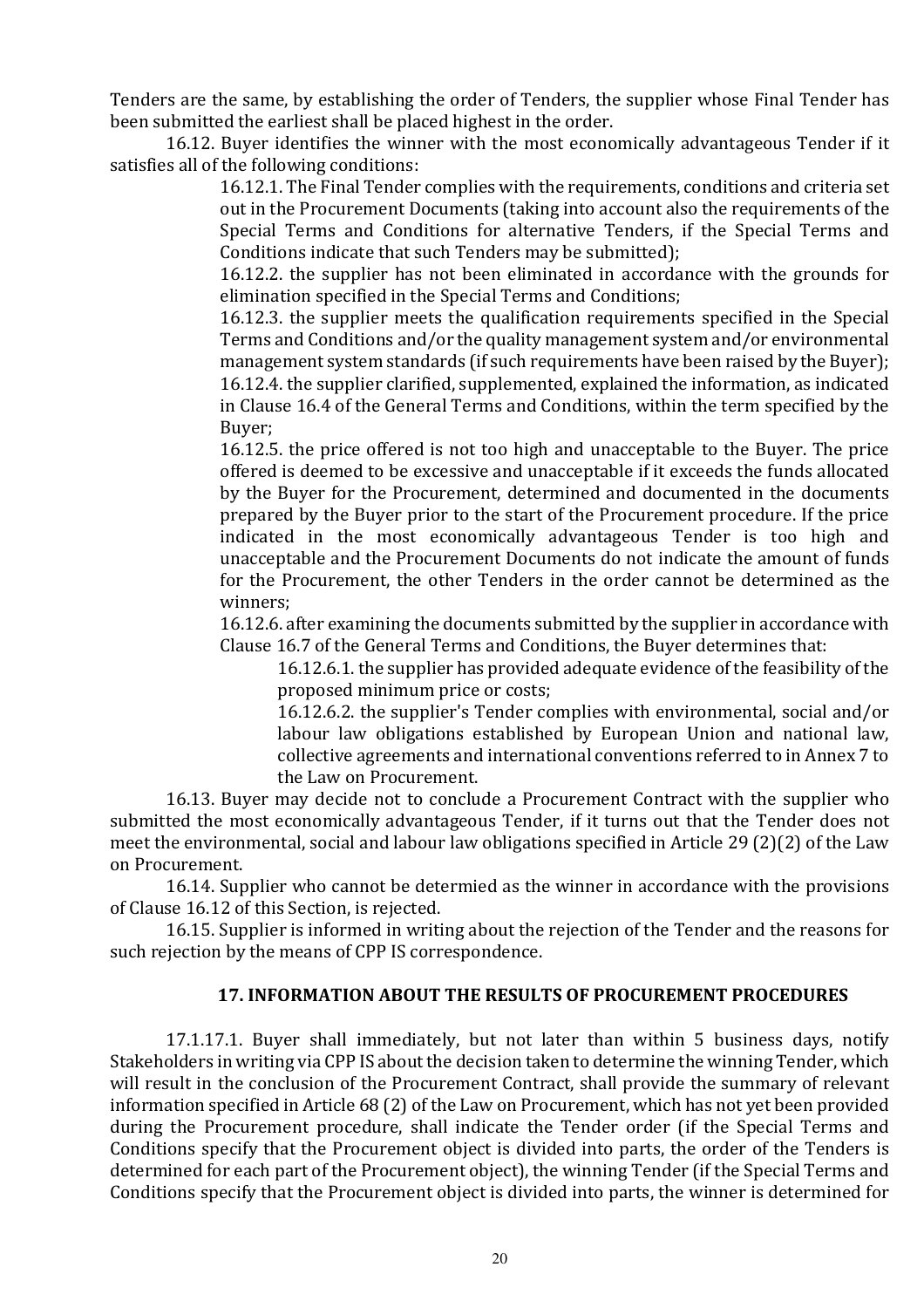each parts of the Procurement object) and information on the exact term of the deferment. Buyer must also indicate the reasons for the decision not to conclude the Procurement Contract.

17.2. Buyer, upon receipt of the request submitted by the Stakeholder in writing, shall provide the following information in detail within 15 (fifteen) days from the date of receipt of the request:

17.2.1. to the candidate – the reasons for rejection of his/her request;

17.2.2. to the supplier whose Tender was not rejected:

17.2.2.1. the characteristics and relative advantages, including the price, of the winning Tender for which this Tender has been recognized as the best, as well as the names of the Participant or contracting party who submitted this Tender;

17.2.2.2. information on the process and progress of the negotiations;

17.2.3. the supplier whose Tender was rejected – the reason for the rejection of the Tender, including, if applicable, information that Clause 16.6 of the General Terms and Conditions has been used, and in cases referred to in Article 50 (6) and (7) of the Law on Procurement – also the reasons for the decision on inequality or a decision that the Procurement object does not meet the provided description of the results or functional requirements.

#### 18. DECISION ON THE CONCLUSION OF A PROCUREMENT CONTRACT

18.1. The winning supplier will have to sign a Procurement Contract within the term specified by the Buyer. The time for signing the Procurement Contract will be determined by a separate written notice sent by the means of CPP IS or indicated in the notice on the winning Tender.

18.2. If the supplier whose Tender is declared to be the winner, in writing or by the means of CPP IS correspondence refuses to conclude the Procurement Contract, does not sign the Procurement Contract before the time indicated by the Commission, does not provide the Contract performance security (if it is required) specified in the Procurement Documents or refuses to conclude the Procurement Contract under the terms and conditions set out in the Procurement Documents, the supplier will be deemed to have refused to conclude the Procurement Contract. In such a case, the Buyer will propose to conclude the Procurement Contract with the supplier whose Tender in accordance with the established order of Tenders will be the first after the supplier who refused to conclude the Procurement Contract if the conditions set forth in Article 58 (1) of the Law on Procurement are fulfilled.

18.3. The Procurement Contract will be concluded immediately, but not earlier than the time limit for the deferment of the award of the Procurement Contract expires – it is the time limit of 10 (ten) days (in the case of international procurement)/ 5 (five) business days (in case of simplified procurement procedure) from the date of sending the notification of the decision to award the Procurement Contract. The term of the deferment may be waived when the sole Participant concerned is the one with whom the Procurement Contract is concluded and there is no Interested Candidate.

18.4. The main conditions of the Procurement Contract are provided in the Special Terms and Conditions.

18.5. The Procurement Contract must not endanger the national security interests. If there is a possibility that the Procurement Contract endangers the national security interests, before the award of the Contract the Buyer shall, in accordance with the provisions of the Law on the protection of objects important to the national security of the Republic of Lithuania, perform a procedure confirming that (i) the Contract intended to be concluded is compliant with the national security interests and such Contract may be concluded and executed or (ii) if the Contract intended to be concluded does not comply with the national security interests it may not be concluded as